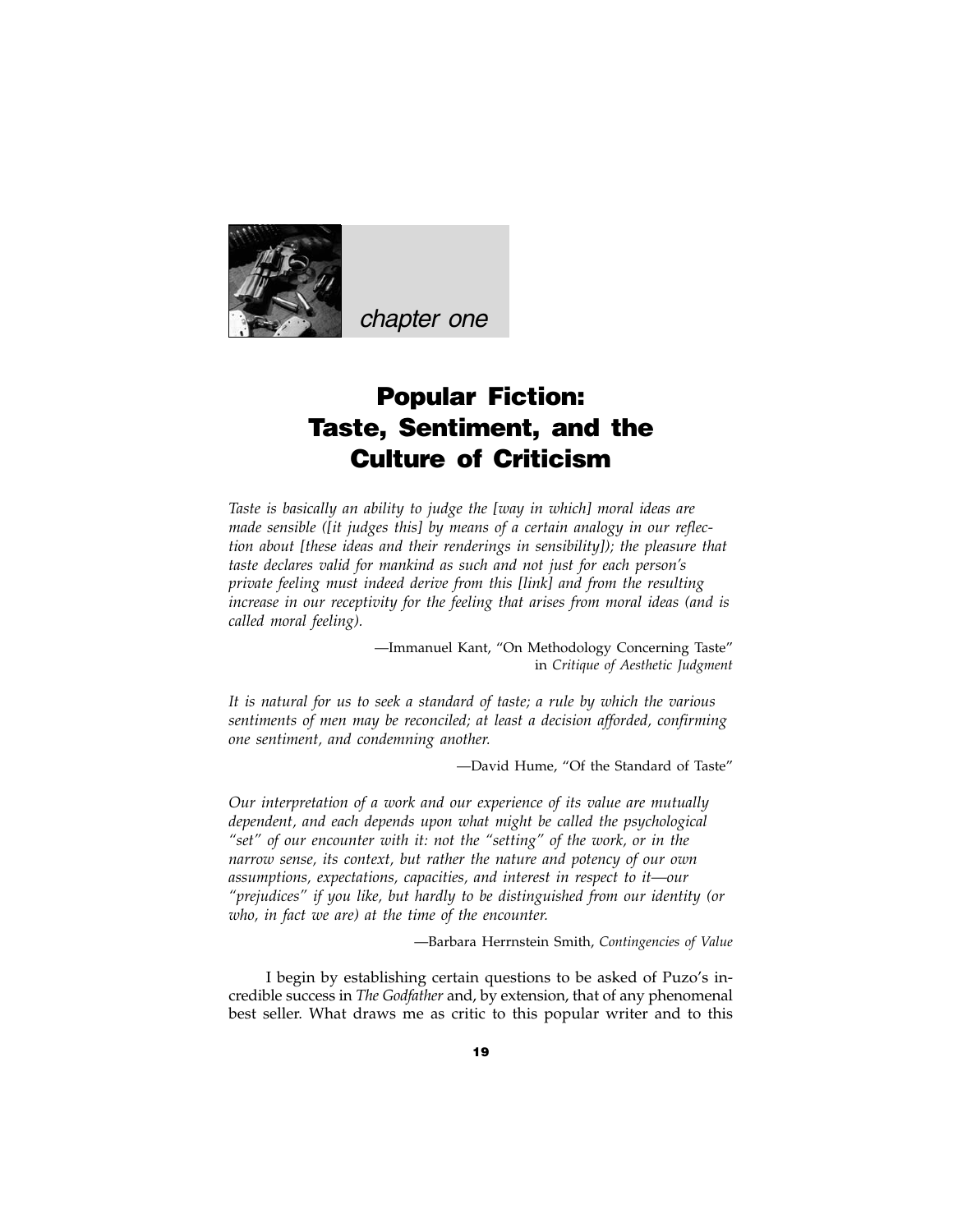narrative phenomenon? What training and praxis inform both the way I frame my questions and the evidence I choose to examine? I want to chart the inevitable questions and false starts that face the literary critic when confronting a work of such massive popularity as *The Godfather* with the goal of beginning to outline my rationale for a particular set of readings at a number of sites. The largest questions about these issues have everything to do with establishing a rationale for moral criticism in a pluralist culture that enables sentiment to be a powerful arbiter of judgment without completely privileging its contingent quality.

To set the issues in their purest form, I return briefly to the eighteenth-century debate over reason and sentiment as they inform judgments of taste in moral philosophy. The two most cogent figures must be Kant and Hume, the prominent architects of our modern view of feelings and judgments and the ways in which they form our concepts of the beautiful, the moral, and the ethical. Kant credits Hume with his awakening to the primacy of the world of experience over the world of ideas. Much of what would underwrite the authority of criticism in our time takes its shape through Kant's majestic formulations of the aesthetic, the beautiful, and the sublime and how the critic is vested or "disinterested" in the judgments. Such maxims in Kant's Critiques have licensed a twentieth-century pursuit of "art for art's sake," a denial of historicizing, a formalization of the critical power, an austerity beyond the sensible into a realm where art is perceived as higher and higher. No elite judgment of critical consistency can be truly made without Kantian underwriting. Yet Kant also provides the strongest basis for our inquiry into moral judgments that cohere within and without the aesthetic impulse.

Hume's more visceral and hedonistic embracing of the sentimental as a basis for moral apprehensions and evaluations is where Kant and Hume part company in the extreme. Hume calls for a more subjective and capacious view of the human responding imagination, one that reflects a "broader discipline of reflection on human nature" (Baier *Progress* 25) In an appendix to *An Enquiry concerning the Principles of Morals* entitled "Concerning Moral Sentiment," Hume wrote, "But though reason, when fully assisted and improved, be sufficient to instruct us in the pernicious or useful tendency of qualities and actions; it is not alone sufficient to produce any moral blame or approbation. . . . It is requisite a *sentiment* [italics Hume] should here display itself, in order to give a preference to the useful above the pernicious tendencies. This sentiment can be no other than a feeling for the happiness of mankind, and a resentment of their misery" (125). For writers who are conscious advocates, either moral or ethical about justice, equality, and freedom within society, Hume gives great cause. The credo about sentiments as moral guides leads not only to the ideals of a document such as the American Declaration of Independence ("happiness of mankind"/*"pursuit of happi-*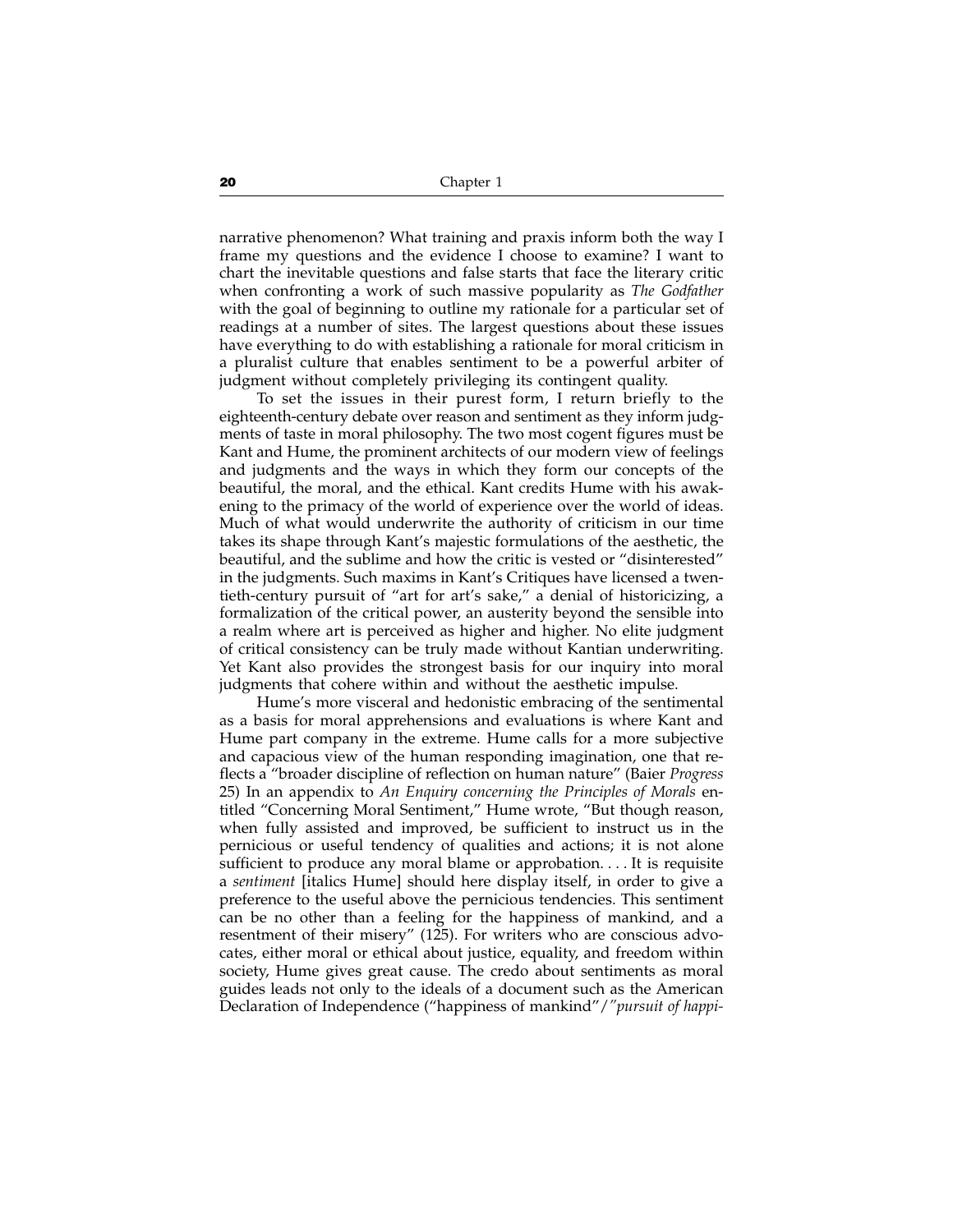*ness"*) but to an identification with society and its social arrangements and inequities ("resentment of their misery").

Hume is willing to undertake a dangerous tacking amidst issues, scenes, and effects. The critic's lot is always to feel he is overstepping emotional bounds and to pull back in this or that stay against his full range of feeling. Hume knew this when he wrote, "I am uneasy to think that I approve of one object and disapprove of another; call one thing beautiful, and another deform'd; decide concerning truth and falsehood, reason and folly, without knowing upon what principles I proceed" (Baier 22). Although it is impossible to graft fully the sentiments of a great eighteenth-century philosopher onto a current debate about the uses and modes of literary criticism, it's the methodological "uneasiness" Hume knew as he constructed his case for sentiment that is fully repeated in the contemporary critical establishment and was a staple of largely negative comment throughout the twentieth century. Modernism's brilliant refashioning of historical, moral, and social chaos in the church of its literature in the first half of the twentieth century was met and often influenced and enhanced by an equally powerful and austere set of formalisms led by the Anglo-American New Criticism as well as by various avant garde manifestos in Dada, Futurism, and Surrealism. Modernism canceled sentiment by rigor, formalism, and experimentalism both in succession and in concert. Postmodernism tends to treat Hume's "uneasiness" in a more relaxed pluralism of canonical and popular and refrains from judgment when it can in favor of flattening out questions of the "moral" and the "true" into equilibrated images and icons in fractured response.

Another powerful initiative in our critical climate is a committed social and gender-based multicultural fiction and criticism that counters postmodernism's more easily won pluralism with an instinctive commitment to diversity. No period since the midnineteenth century is producing fiction or criticism of sentiment to a wider acclaim. In allied initiatives, feminist criticism, New Historicism, and multiethnic criticism rise to suggest that we re-read the last century and a half to find countermovements in fiction through feeling as well as reason. Literary and culture critics resurrect women's domestic texts, slave narratives, and long forgotten best sellers, and attempt to chart the feelings of the reading public as exhibited in what they wholly embraced as consumers. As critics we may read in an attempt to find out what moves us, often not in a fiction of great depth but rather in a fiction of varied surfaces where we attempt to ascertain how our critical responses themselves can be considered complex across a breadth of literary forms, social issues, and moral imaginings. Therefore we constantly seek ways to integrate our reading selves in differing contexts in which we confront our most elite and popular texts. Hume conceived the two areas of sentiment and reason as they might work together uneasily in our critical imaginings: "What is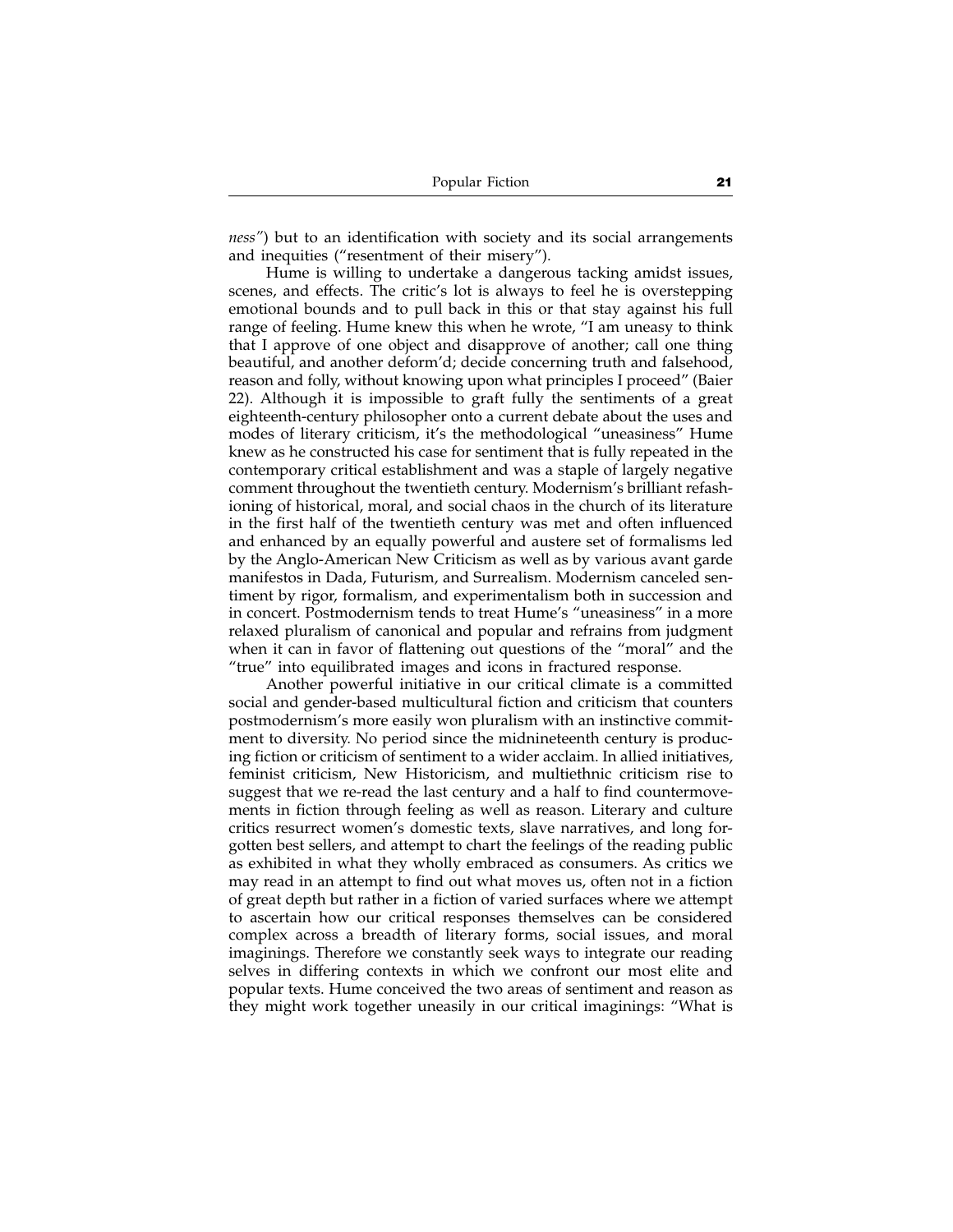honourable, what is fair, what is becoming, what is noble, what is generous, takes possession of the heart, and animates us to embrace and maintain it. What is intelligible, what is evident, what is probable, what is true, procures only the cool assent of the understanding; and gratifying a speculative curiosity, puts an end to our researches" (Hume 15). Hume anticipates, albeit pejoratively, Kant's "disinterestedness" in which such judgment shall not function beyond the identification of beauty or the sublime. To Hume, a "speculative" inquiry is not enough; the "end to our researches" cannot be allowed to forget what our "heart" tells us is "true."

To apply this maxim to a contemporary reading of *The Godfather*, it's therefore not enough to count the novel's sales, label its genres, talk about its myths, and carve its niche in a postmodern set of images, language, gestures, and copies. Puzo's novel, the three *Godfather* films, and the numerous extensions of mob narrative speak to a wide range of moral issues, chaotically raising vexing questions in our society about what are "honor," "fairness," and "generosity": our heart, as Hume knows, is fully engaged by such material. Is Vito Corleone justified in taking that first life on the Lower East Side of New York City? After the first Sicilian American death, is there no other? Does all justification, all blessing flow from this initial action? Yet, doesn't Vito Corleone's "generous heart" come from his power and authority? Is this power not authorized by the fact that he will take your life, demand, as Michael so indelicately relates it, your "brains or [your] signature on that paper"? Finally, isn't the Don acting for one of the most noble of reasons, the familial? We inquire into the nature of these arrangements and respond not only with our reason but our visceral reaction to what we believe is happening in such a powerful narrative transaction as *The Godfather*, one that is compelling not because of its symbolic intricacy or ironic commentary but because questions about our sympathies and affiliations are put so directly to us and by us as readers that we cannot deny the challenge to our public morality and private identities as parents, children, and family members in a plurality of roles. Should fiction, particularly popular fiction, be held to account for its commentary on such matters, and what would this account have to do with literary criticism?

Hume shows wit as well as a philosopher's courage in commenting on such dilemmas. He states that, "in many orders of beauty, particularly those of the finer arts, it is requisite to employ much reasoning, in order to feel the proper sentiment" (15). As critics, we can almost always find a formalist rhetoric to demonstrate what affect we need to find. As teachers, we can and do tell fiction and film classes words to the effect that "you'll notice when Sonny Corleone died in a hail of bullets at the toll booth (or when Fredo was shot to death on Lake Tahoe), how Coppola and Puzo achieved effects by depicting the scene as 'caught in the middle,' paying and paying, 'taking its toll,' between Long Island and New York City, neither here nor there (or died saying 'Hail Marys,' as a fisher of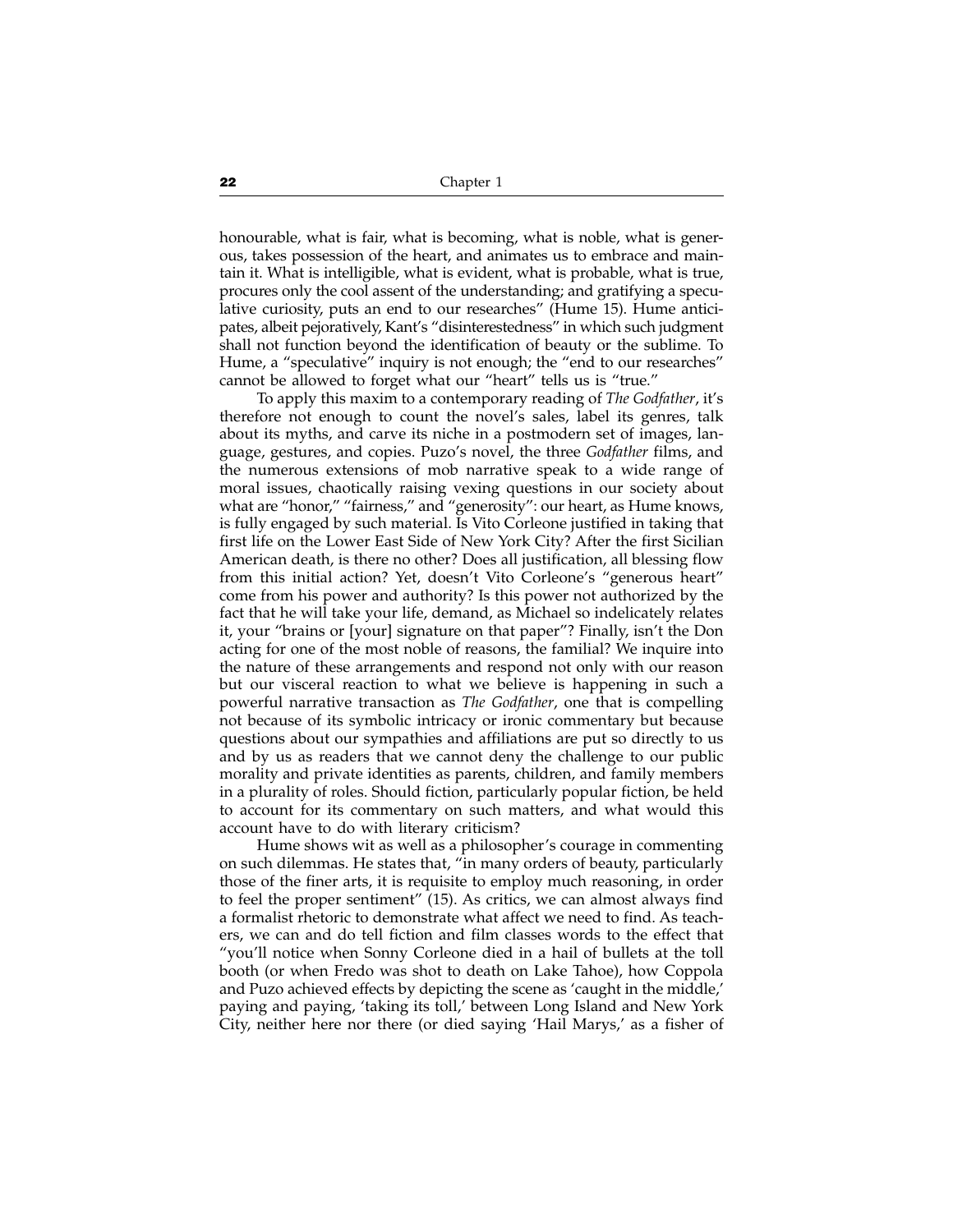men, with Michael looking on 'through a glass darkly')," how an author or director achieved distancing by depicting a scene (in a flashback, in a dream sequence, stream-of-consciousness, through the music, through a first-person narration, in slow motion). We call such motions establishing a critical perspective as we perform the repertoire of critical rhetoric's power to demonstrate the aesthetics of any work over and above what shatters us in the scene's content and context. However, suppose we want to stop and ask about agency. Who killed these Corleone sons, and what will flow from that action? Who is guilty of what in this family, and how does it relate to our lives? What are the consequences for the novel and films and for society? Often the goal here in recounting such examples will be to describe fully the art of rendering the patterns of death in *The Godfather* to show how Puzo imaginatively and rhetorically attempts to make us understand and feel those patterns. How does the understanding connect to the feeling? What do both have to do with the reader-viewer's pleasure and instruction?

Once again, Hume to the front. His hypothesis is "that morality is determined by sentiment. It defines virtue to be *whatever mental action or quality gives to a spectator the pleasing sentiment of approbation"* (italics Hume) (85). Sentiment itself is directly linked to the proving of the good and the true, nor can there be any way to achieve the perception of these ends without feeling. Hume continues: "it appears evident, that the ultimate ends of human actions can never, in any case, be accounted for by *reason* [emphasis Hume], but recommend themselves entirely to the sentiments and affections of mankind, without any dependence on the intellectual faculties" (87). Morality and sentiment cannot be severed, and it follows that if sentiment is discounted or discredited, any moral statement in a critical judgment will be very hard to mount or sustain before the disinterestedness that is seen to be proper when appraising art for its beauty and truth. Therefore, not only might it traditionally be seen as bad form to respond critically to *The Godfather* in the first place as a questionable artifact, but it would also be a compounded crime to take seriously its moral imaginings when sentiment is cancelled and morality is out of bounds for criticism.

The sheer breadth of individual response through sentiment is potentially limitless. Kant quotes Hume in the *Critique of Aesthetic Judgment*, specifically in book 2, "Analytic of the Sublime," in a note observing that "there is a considerable diversity in the sentiments of beauty and worth, and that education, custom, prejudice, caprice, and humour frequently vary our taste of this kind" and that "beauty and worth are merely of a relative nature and consist in an agreeable sentiment, produced by an object in a particular mind, according to the peculiar structure and constitution of that mind" (Hume in Kant 149). This extended note on Hume's more relaxed and expansive view of sentiment appears to open a space for Kant through structures of feeling that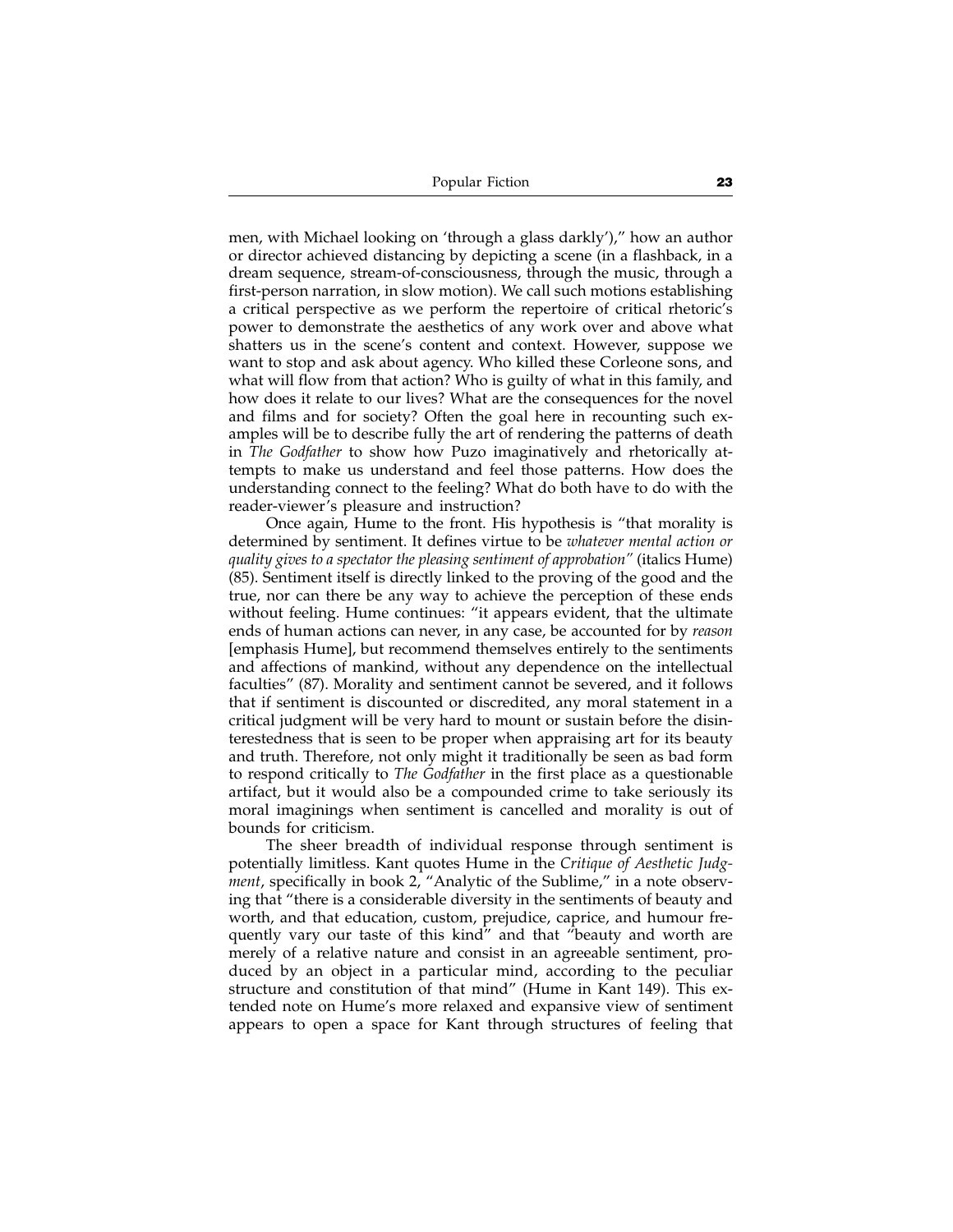allow a critic to retain sentiments within aesthetic judgments. However, Kant is actually more interested in demonstrating his seconding of Hume regarding the absolute difference between each and every subject's responding imagination.

Moreover, Kant's one extended passage on "sentimentality" in the *Critique of Aesthetic Judgment* is a strongly negative attack on its excesses and one that sets a strong precedent for later criticism. Although Kant acknowledges that "affects" are beautiful and sensible, he delineates them into categories of the "vigorous" and the "languorous." Two centuries later it is difficult not to code these affects immediately into male and female, respectively, and to gauge the power and damage that such bifurcation has caused and continues to cause in the appraisal of feelings. According to Kant, "vigorous affects" make us conscious that "we have forces to overcome any resistance" and are "aesthetically sublime," even those of "desperation," as long as that desperation is "indignant" rather than "despondent." However, an affect of the "languid kind," which never resists, "has nothing noble about it." A further distinction between "spirited emotions" and "tender ones" yields Kant's view that when the tender increases to the level of affects, "they are utterly useless: and a propensity toward them is called *sentimentality*" (italics Kant) (Kant 133). Kant thus installs a test of intensity for emotions. When that intensity gives rise to an imbalance of feeling over reason, it is dangerously enervating. *Sentimentality* will become the "bad" noun, triumphing over its more respectable male parent *sentiment* and always associated with overindulgence, lassitude, and superficiality.

Kant immediately tells his readers where to look for such a syndrome: where emotion as affect "creates a soul that is gentle but also weak and that shows a beautiful side," "fanciful" but not "enthusiastic." Such souls are addicted to "romances and maudlin plays; insipid moral precepts that dally with (falsely) so-called noble attitudes but that in fact make the heart languid and insensitive to the stern precept of duty." (133). Kant could here be describing Emma Bovary's reading program or that of Rousseau. Popular fiction in its highest form or on its best day could never rise to Kant's occasion, certainly no fiction that evinced any passivity or tender openness, that by extension was written for and by women. Kant in his Puritanism reads out any passionately personal enjoyment: we'll have none of that being carried away by heroes and heroines here. Kant's suspicions go as far back as Plato's rhetorical conceit in the *Republic* of banishing poets from his ideal Republic on account of their imitation of virtue and their stirring up of the citizenry to no good purpose.

Kant continues with criticisms that the sentimental is harmful to our self-reliance and leads to a false humility, a sort of craven Christianity (anticipating Nietzschean discontents). Such "impetuous agitations" must lead to a "pure intellectual purposiveness," or else we are merely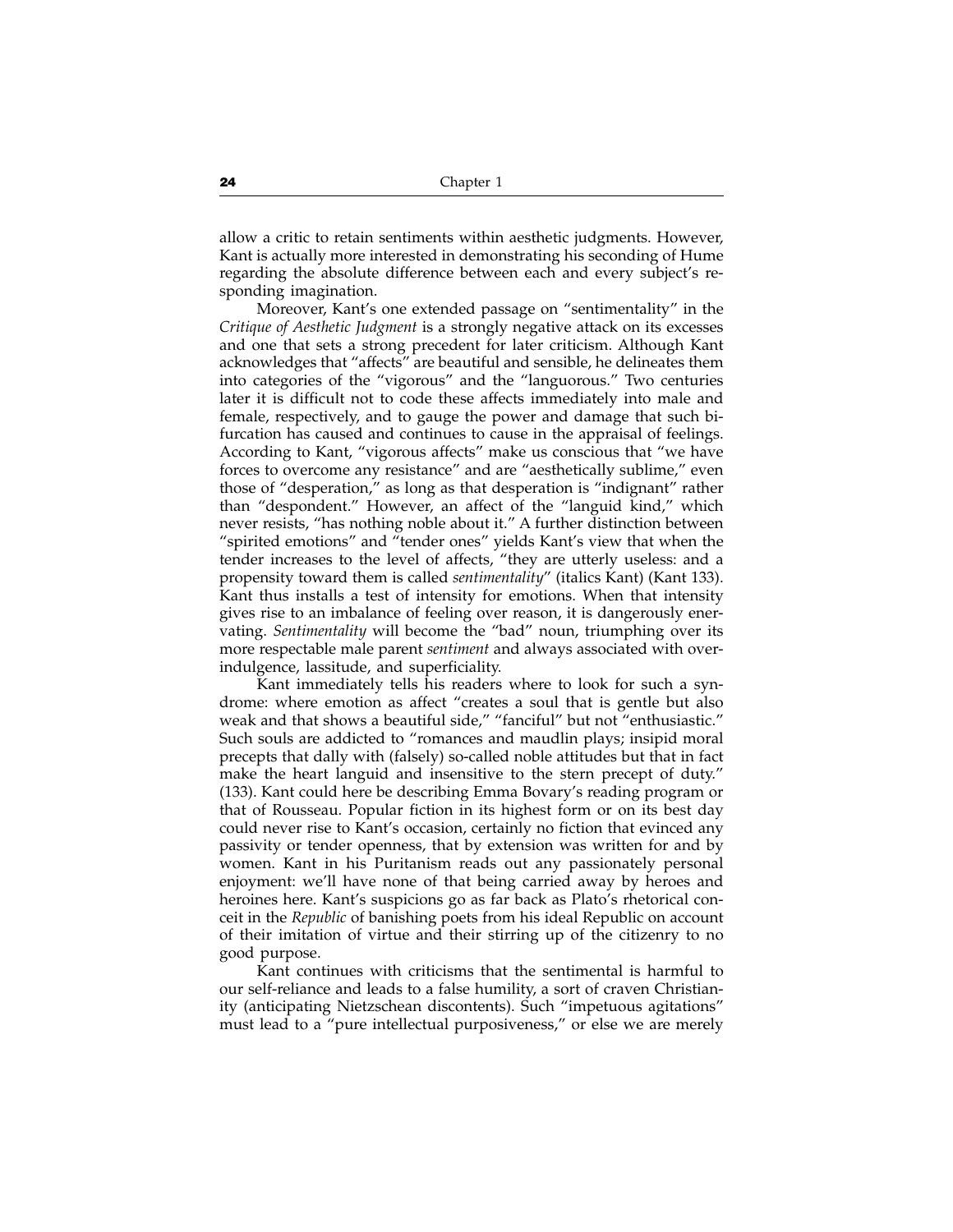aroused gratuitously; sentimentality may be bad foreplay indeed. Thus Kant's own doctrine of "disinterestedness" when applied to taste and beauty will not be allowed to apply to affects. To signify, such affects must be placed in a purposive economy. Any sort of strong feeling of the sublime must have reference "to our *way of thinking*" (italics Kant), to "maxims directed to providing the intellectual [side in us] and our rational ideas with supremacy over sensibility" (134–35). It's difficult to overestimate the influence of Kantian philosophy on all aspects of judgment and taste in the literary culture of the twentieth century. Not only did Kant call for the suppression of unregulated feeling in any system of judgment, he also cast into sharp distinction the aesthetic power of judgment set against the intellectual power of judgment, while again stressing the need for both judgments to be rooted in "disinterest." Kant wrote, "And hence it seems not only that the feeling for the beautiful is distinct in kind from moral feeling (as it indeed actually is), but also that it is difficult to reconcile the interest which can be connected with the beautiful with the moral interest, and that it is impossible to do this by an alleged intrinsic affinity between the two" ("On Intellectual Interest in the Beautiful" 165).

Such a summary judgment on these two forms of judgment inheres in the critical presuppositions and operational stances of some of the most brilliant culture critics of the late twentieth century. For example, Roland Barthes at the conclusion of *Mythologies* concludes that we are doomed to speak "excessively" about reality, that the critic of culture must either "poetize" or "ideologize" (158), must either work in aesthetics or the political. Bourdieu after heroic labor through the intricate sociological cataloguing of capital in *Distinction*, admits to a methodological necessity in his "Postscript: Towards a 'Vulgar' Critique of 'Pure' Critiques" when he quotes Proust to stand for his own choices: "I have had to struggle here with my dearest aesthetic impressions, endeavoring to push intellectual honesty to to its ultimate cruelest limits" (485). Bourdieu practices an austerity to match that of Kant on a different plane with different goals. He refuses to believe in art even as Kant had crafted a sensationless pleasure and writes of having to cultivate a "deliberate amnesia," a "readiness to renounce the whole corpus of cultivated discourse on culture" (485). Even though Bourdieu's "Postscript" is a critique of Kantian critique, it is nonetheless caught in the terms that Kant had set forth, in the perceptual "distinctions" that enable *Distinction* as a text and theoretical program to come into being. Bourdieu defines the "aesthetic disposition" as "a generalized capacity to neutralize ordinary agencies and to bracket off particular ends" (54), and such would appear to be a widely accepted estimate of Kantian critique in our time. Bourdieu understands the "aesthetic sense as the sense of distinction itself" (56), the ensemble of the various ways in which literature study validates its discipline and takes to a high ground that knows not its own designation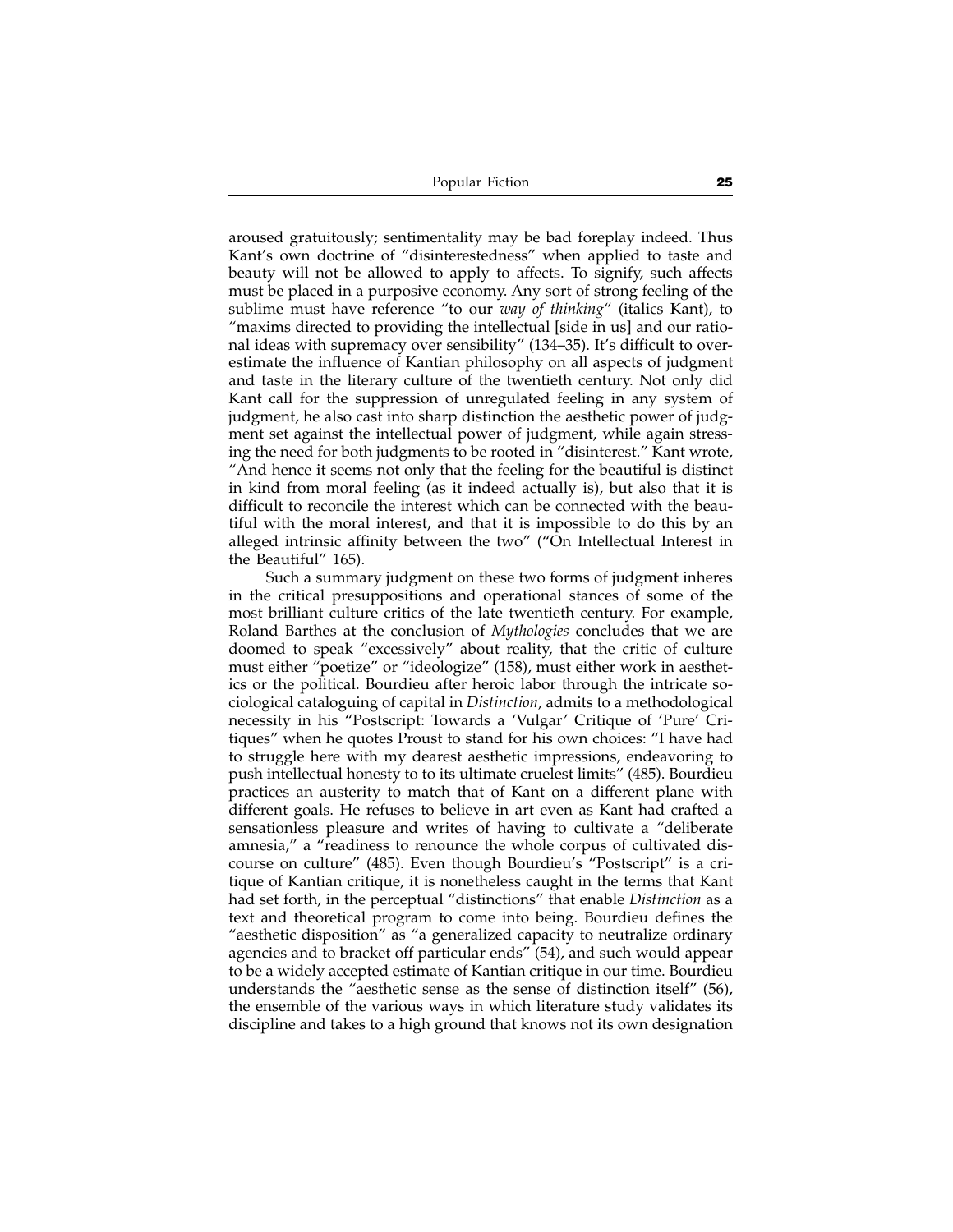but that moves surely to expunge any taint of historicizing or politicizing on behalf of any critical rhetoric that would open new texts or new spaces in canonical texts.

## **Reading the Popular: Aesthetics, Morals, Taste**

In the arsenal of elite critical tools descended from Kant and invigorated by Hume, what can be of practical use in approaching Puzo's novel? Defiantly materialistic, melodramatic rather than ironic, sensational rather than realistic, pedestrian in style rather than intricate, often sexist, parochial, vulgar—*The Godfather* resists traditional critical overtures and attempts to speak of its power and value. Perhaps its "distinction" lies precisely in having reached so many varied audiences without any of the approved modes of distinction through literary capital, without an approved "poetizing" critique. Yet the narrative of *The Godfather* in novel and films remains as an extraordinary fact and influence on millions of readers and viewers all over the world. What is needed in its study is to seek a supple "standard of taste," in which the "various sentiments of men may be reconciled" (Hume "Of the Standard of Taste" 309), and the "propadeutic," which Kant called for "that will truly establish our taste" and aid in "developing our moral ideas and in cultivating moral feeling" (232). Such a challenge in popular fiction criticism means nothing less than striving for a re-association of sensibility between reason and feeling in the service of raising issues about the moral transactions of mob narrative in the life world of *The Godfather*.

Kantian aesthetic value is phenomenologicially quite thin as opposed to the Humean account of aesthetics, which casts the formation in this more social realm (Railton 88–90). Barbara Herrnstein Smith puts it best when she comments, "As Hume's detailing of the conditions affecting human performance becomes richer and more subtle, his claim that there is an objective standard of taste grounded in nature becomes weaker. As Kant's speculations of what would make a judgment of taste totally objective becomes tighter, purer, and more foolproof, his demonstration becomes more remote from conditions of any sublunary world" (70). For the most part, I too will cast my vote with the party of Hume as realizing more of taste and sentiment's subjectivities in the belief that narratives crucially depend on eliciting our moral beliefs and feelings to reach us as readers (Carroll 141). Such activation of feelings will not yield a criticism that is tidy or conclusive. This criticism will involve coming to understand that the interrogation of a work such as *The Godfather* is perhaps to question the very base of our moral understanding in the way fiction plays us as readers. Noel Carroll identifies a class of narratives "that pervert and confuse moral understanding by connecting moral principles, concepts, and emotions to dubious particulars" (150). Hume himself had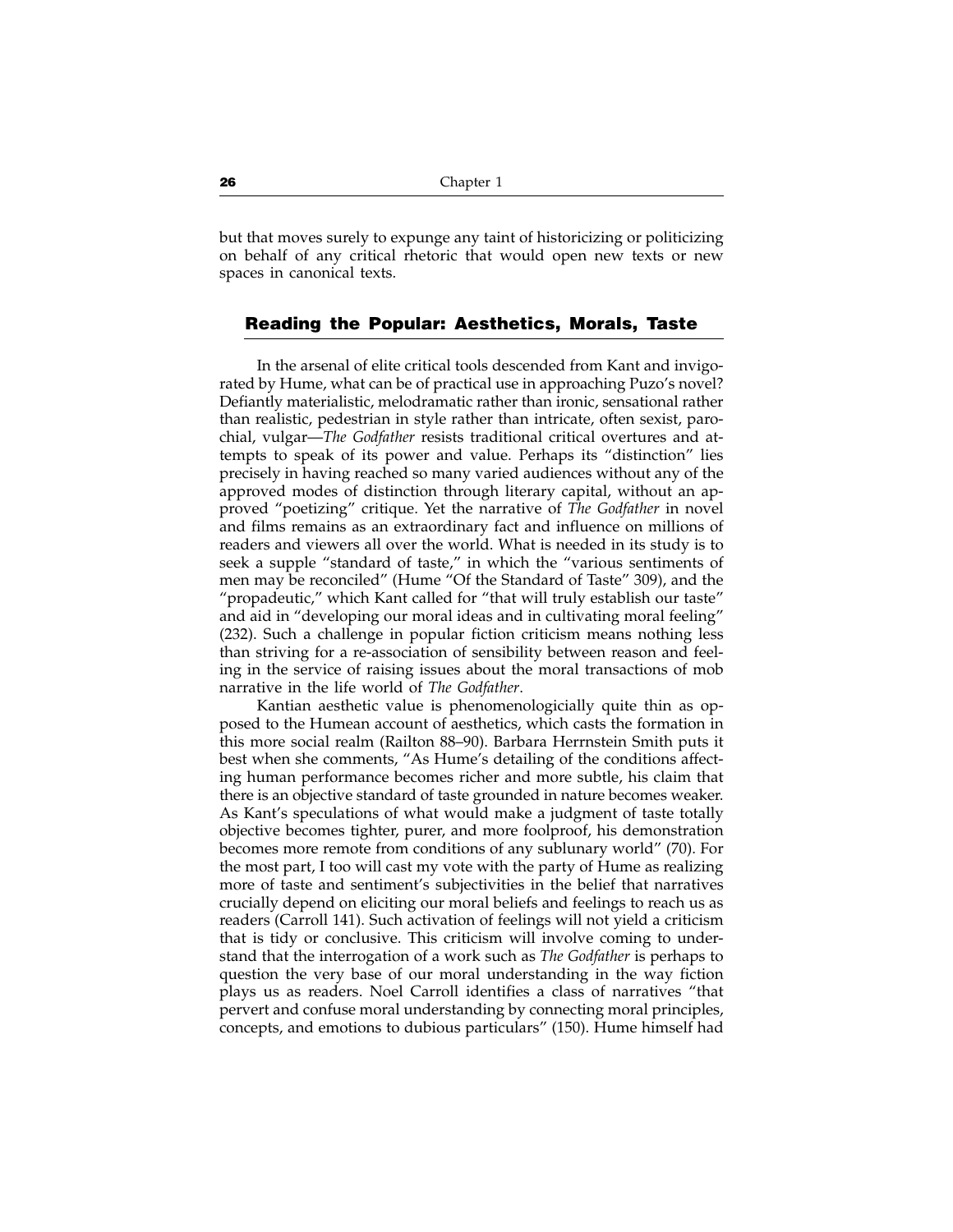been troubled by works "where vicious manners are described, without being marked with the proper characters of blame and disapprobation;" he said that "we are displeased to find the limits of vice and virtue so much confused" (315). *The Godfather* is a laboratory for such moral conflicts in reader identification, with so much mayhem from the heroes while readers' concepts of the larger society and citizenship are overturned, crime inscribed as business and vice versa, and the hallowed and universal signification of family invoked whenever necessary. The catalogue of what the Family can become in *The Godfather* is almost endless in its slippage: justification for any action, security for its members, outlaw band, prison house, immigrant cadre, heroic American business, murderous corporation, fulfillment of the American Dream, myth of a "Founding Father" and descendants.

Carroll cites Martha Nussbaum who contends of the novel genre that it "generally constructs empathy and compassion in ways highly relevant to citizenship," yet Carroll knows that the novel is not always "beneficent" (156), that as an inclusive narrative of society, there are moments in novels that trouble us greatly even as we are absorbed and carried along by the plot and identification with the characters. Beryl Gaut tries to relativize aesthetics when she writes, "A work of art may be judged to be aesthetically good *insofar* as it's beautiful, is formally unified and strongly expressive, but aesthetically bad *insofar* as it trivializes the issues with which it deals and manifests ethically reprehensible attitudes" (184). To adapt this maxim to *The Godfather* is complicated for the novel's melodramatic form is always overexpressive; the family is formally unified, but the text is sprawling. Unity often becomes repetition in which the same speeches on "destiny" or "cunning" are given indiscriminately to different characters in a tedium of resemblances rather than a delight of recognitions for the reader desiring to synthesize judgments and make them whole. To show the relative trivializing of the moral and ethical in *The Godfather* will be the business of chapters 3 and 5 here but in the context of attempting to account for such inscription in any novel and how we make sense of it, according to a host of factors. I don't want to jettison aesthetics in this study but to make moral judgments part of the judging of aesthetic judgment, to suggest that our "distaste" may arise from a palpable sense that the form of the text through its language can, in ways often hard to identify with precision, abuse our view of the rightness of the sentiments expressed, the reasons posited in the life-world of the novel.

Hume would caution at the outset of such an errand that "taste is not able to distinguish all the particular flavors amidst the disorder in which they are presented" (311) and the continuum of taste would run from its delicacy in the work of a master through the most sensational and vacuous production of popular literature. *Approbation* is Hume's hardworking noun. Over and over again, he shows us *the act of proving true*: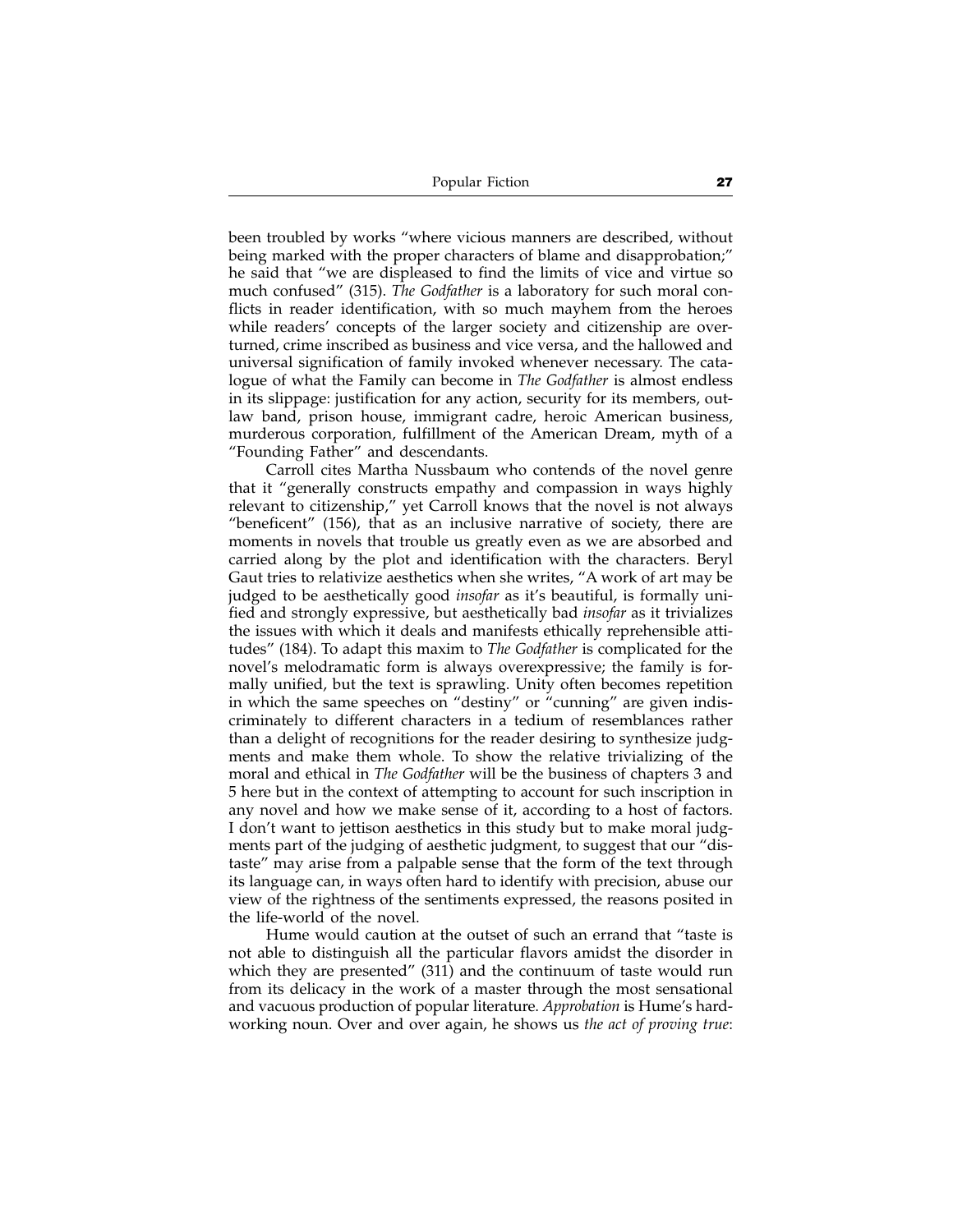true to the lifeworld of the characters, the sentiments of the author, the shape of their civil society. All is played against and through the emotional mindset of the reader, the genre in which it is cast, the times in which it is read, and the critical sign under which it resides in a particular commentary. Hume observes the sheer diversity of taste and why we almost always choose "a predilection for that which suits our particular turn and disposition," but his conclusion that "such preferences are innocent and unavoidable and can never reasonably be the object of dispute" (314) is absolutely contested in the dialogues that comprise the critical discourse in the ideological climate in which we now read and write at the beginning of the twenty-first century. No ethical judgment of literature is currently seen to be innocent, and our narcissistic critical meditations on our "dispositions" most often rise to eclipse the primary text that nominally spurred us into song, Positioning our identity becomes more important than establishing our viewpoint.

Kant traditionally staves off such performative anxiety. The ethical and the aesthetic are woven together into the moral judgment, nor can residual Kantian legerdemain render them separate in our time. Kant's weapons remain formidable, and we yearn toward them as powerful traditional magic, even as we subvert their tenets. Kant's "aesthetic power of judgment," the "ability to judge forms without using concepts" and to make a "judgment . . . not based on an interest and also gives rise to none" is a perfect double *cordon sanitaire,* absolving a critic from having any ideologically formed positions or presuppositions. Why would he need them since only beauty, perfectly apprehensible and of-and-foritself is the goal that further absolves the judgment of consequences or agendas, as if the "judgers" did not come marked in so many ways by living in the world. Such license to describe the aesthetic is of course the heritage of Romanticism throughout the variety of heroic artistic individualisms down through the modernists, cohering in every sort of artistic product from Byron's poetry to the alienated refrains of rock lyricists. Yet the ways in which the aesthetic "covers" life and becomes a substitute for it yields some very strange adherents. Puzo's earnest statement that "I believed in art for twenty five years. It gave me a comfort I could find in no other place" suggests the fix that aesthetics was and was in by the late twentieth century, a falsely sealed corner where any perception could be indulged without consequence and with enormous formations of exile, self-pity, isolation, and reflexive commentary. Bourdieu writes, "The aestheticism which makes the artistic intention the basis of the 'art of living' implies a sort of moral agnosticism, the perfect antithesis of the ethical disposition which subordinates art to the values of the art of living" (47). Bourdieu sentimentally sees that subordination as the empirical wisdom of the working classes who cannot, for example see the artful construction of a prize-winning photograph on poverty but instead shudder at the plight of the human subject as "there but for certain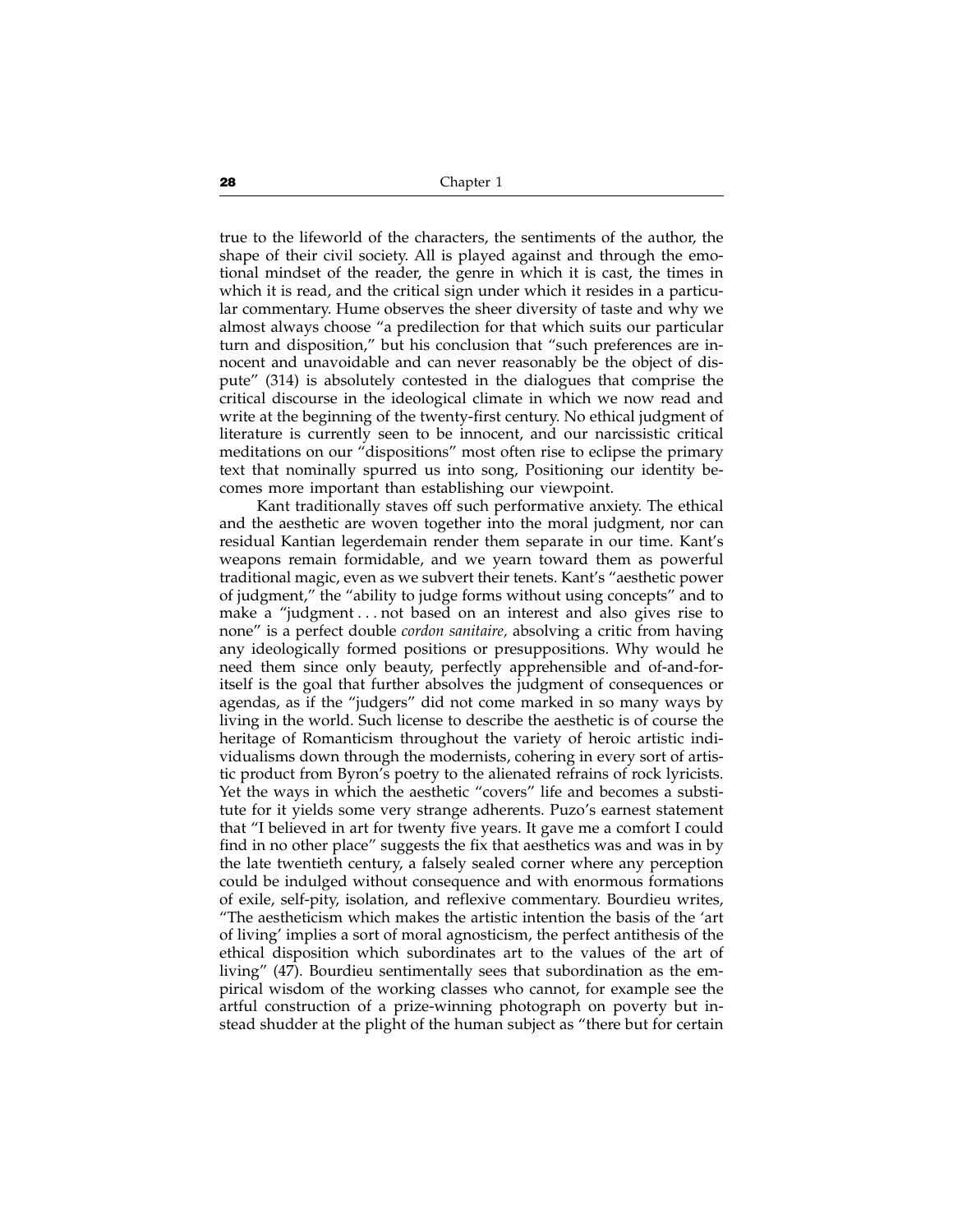minor moves in the economy or the grace of God go I" or who just have instinctive sympathy for another human being, not mediated by art.<sup>1</sup>

The "moral agnosticism" of aesthetics is of little use when a critic of popular fiction wants to confront Puzo or any popular writer who through sensational and melodramatic action elides the victims of history or confers magically their ability to fly by all nets of social constraint and law to "take vengeance" to "save [my] family."2 Thus Kantian aesthetics confers something of the same sense of being above the law as the Corleone "family business" in *The Godfather*. In each case, both in high art and high crime, the gesture is toward an absolution, a motion that does not recognize laws or morality and considers itself above spatial and temporal constraints as well as dialogue with other forces or constituted collectivities. "Disinterestedness" is inimical to any protest against the morality of fiction. Although Bourdieu writes that morality and agreeableness are the explicit norms of the working class, it must also be the base of the popular readership, what he calls the "popular aesthetic" (41). Yet just as surely, these norms are expressed in a false consciousness. "Disinterestedness" is never an option for the popular readership or for moral or ethical critics, and this, at least, is what they share. Bourdieu writes that "nothing is more alien to popular consciousness than the idea of an aesthetic pleasure that . . . is independent of the charming of the senses," which challenges Kant, who had said that taste that needed "charm" and "emotion" had not emerged from "barbarism" (42).

Therefore popular fiction and the taste culture confront each other over what looks like insurmountable barriers to accommodation and dialogue, complicated by the critic's uneasy relation to assumed identities. I want to call on sentiment to reintroduce feeling into a discussion of Puzo's popular fiction, to become a bit melodramatic myself when need be, to perhaps draw on sentiment as the very tool of the readership itself, and to try to speak through that mask. The only way perhaps to match Puzo's impact is provisionally to mime his effects. If he opts out of the system of elite fiction's creation after *The Fortunate Pilgrim*, why should I hold my ground there as critic since Puzo is talking about the whole host of life-world issues that make me uneasy about my own stubborn residence in formalist criticism? I meet him on the grounds of his fiction when I wish to remain "interested" rather than "disinterested." Writing about morality and ethics is worth doing in relation to *The Godfather* because Puzo himself is raising such issues all the time in this popular narrative. To abandon the search for his meanings because such errands do not fit the historical caste of critical debate or are in debt to the emotions and the sympathies would then suggest that we have no way to engage this writer and fiction in dialogue. To refuse to meet seriously a vastly popular text such as *The Godfather* on the grounds of its largely pedestrian pronouncements about family, destiny, and immigration is to forego an opportunity to understand where millions of people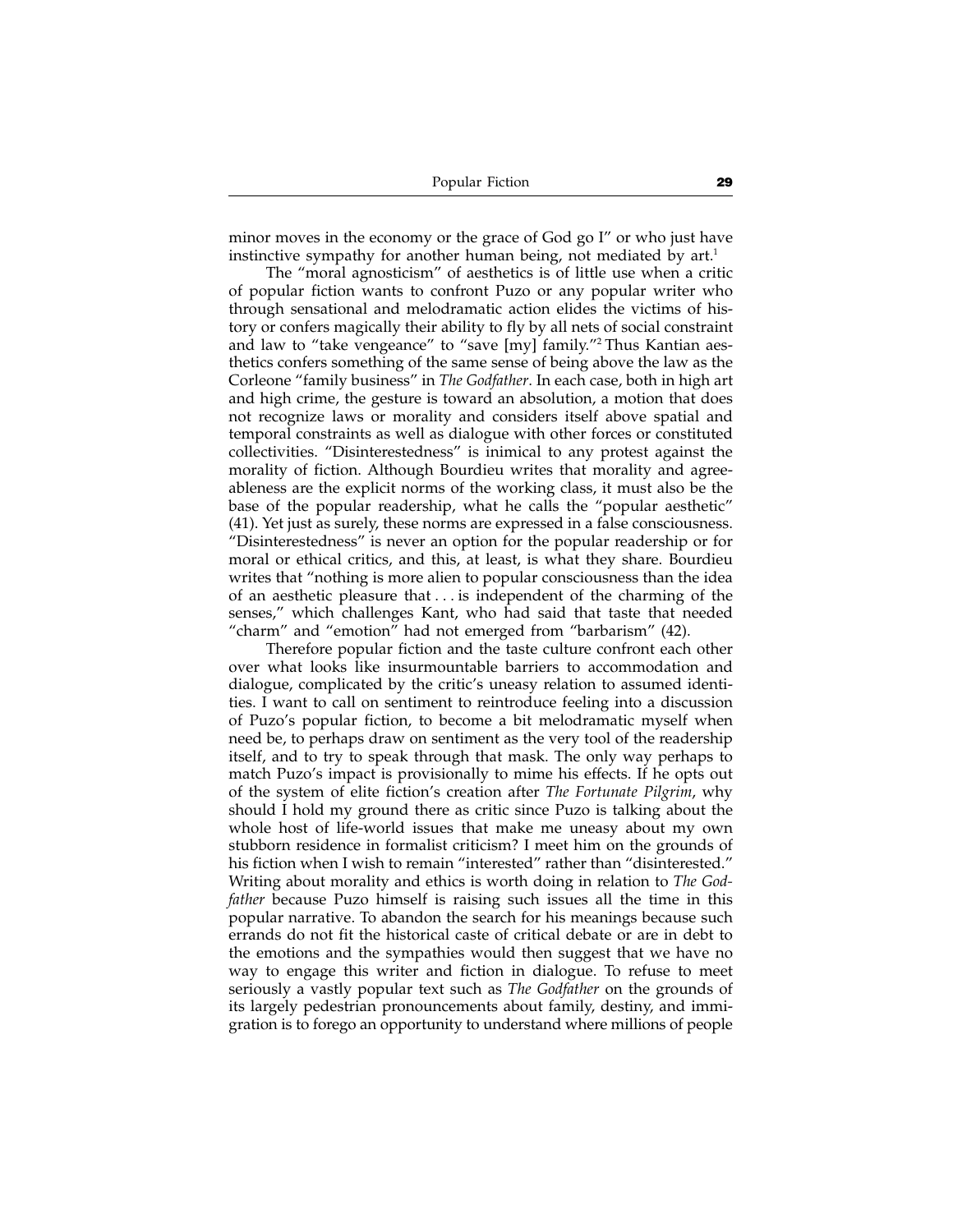have had their emotional and rational responses to these huge cultural formations both confirmed and challenged. We cannot afford to wave off *The Godfather*'s take on the subjects of American civil society, capitalism, and its arrangements and say that they are all just manifestations of some false consciousness or the "unconscious," political or otherwise, or to be degraded appetites or simplifications. Such is to do violence to the study of this phenomenon. There will be moments when, unavoidably, I will want to describe *The Godfather* in terms of something else, to void its content and replace it with my own, to "expose" its gaps or inconsistencies, but these rhetorical acts need not be primary or definitive. Just as often, I will say that *The Godfather* is about exactly what it appears to be about: Money, Family, Business, Immigrants. Negations and refusals are never the whole story in complex response to popular fiction.

Such a range of critical motion on taste allows for freer speculations on its mediating power. Kant, Bourdieu, and Puzo are caught in varying refusals. Kant demands "sensationless" pleasure. Bourdieu denies himself any aesthetic pleasure and then grimly sets about contextualizing the sensible pleasures of the working class according to their being caught in an economy that rules their response even as it rules that of their critics. Puzo first flees his ethnic family, attempts an elite literature career, goes bad to write an enormous best seller, then dissolves into complacent reprise. In each case they are perhaps exemplifying a "fundamental refusal of the facile" (486), which Kant describes as "pure taste." The taste culture will always be at odds with the popular, and intellectuals and authors will warily affiliate with taste while just as warily maintaining an attraction-repulsion to the facile: Kant through male sentiment, Bourdieu through "rigor," yet sympathy for the consuming class, Puzo through his mystified worship of art where he might be Exhibit A in a Bourdieuian analysis (see chapter 2 in this volume).

Bourdieu is almost lyrical in his negativity and quite sensational when he describes Kant's taste that renounces the facile as "based on the disgust that is often called 'visceral' " (486). He evokes "easy virtue" and the "easy lay," and clearly the terms themselves when transcoded into popular fiction suggest a prostituted or an adulterated text, some betrayal or lie of art, perhaps incarnated through Puzo's declaration "I wrote below my gifts in [*The Godfather*]" or in Michael's famous kiss of death in *Godfather II* in Havana when he passionately declares "I know it was you, Fredo. You broke my heart." In effect, Michael tells him that he sold out the family for money and respect, got their brother Sonny killed, and was complicituous in the attempt on the life of Michael, Kay, and the children in the Lake Tahoe compound. Michael's disgust is visible, his dis-taste enormous. His judgment is that Fredo has broken the law, which is, in Kant's terms, a law for everyone in the family. Michael's "judgment" gives rise to an "interest," that Fredo must die; in the name of family, Michael must kill family. Within the contorted morality that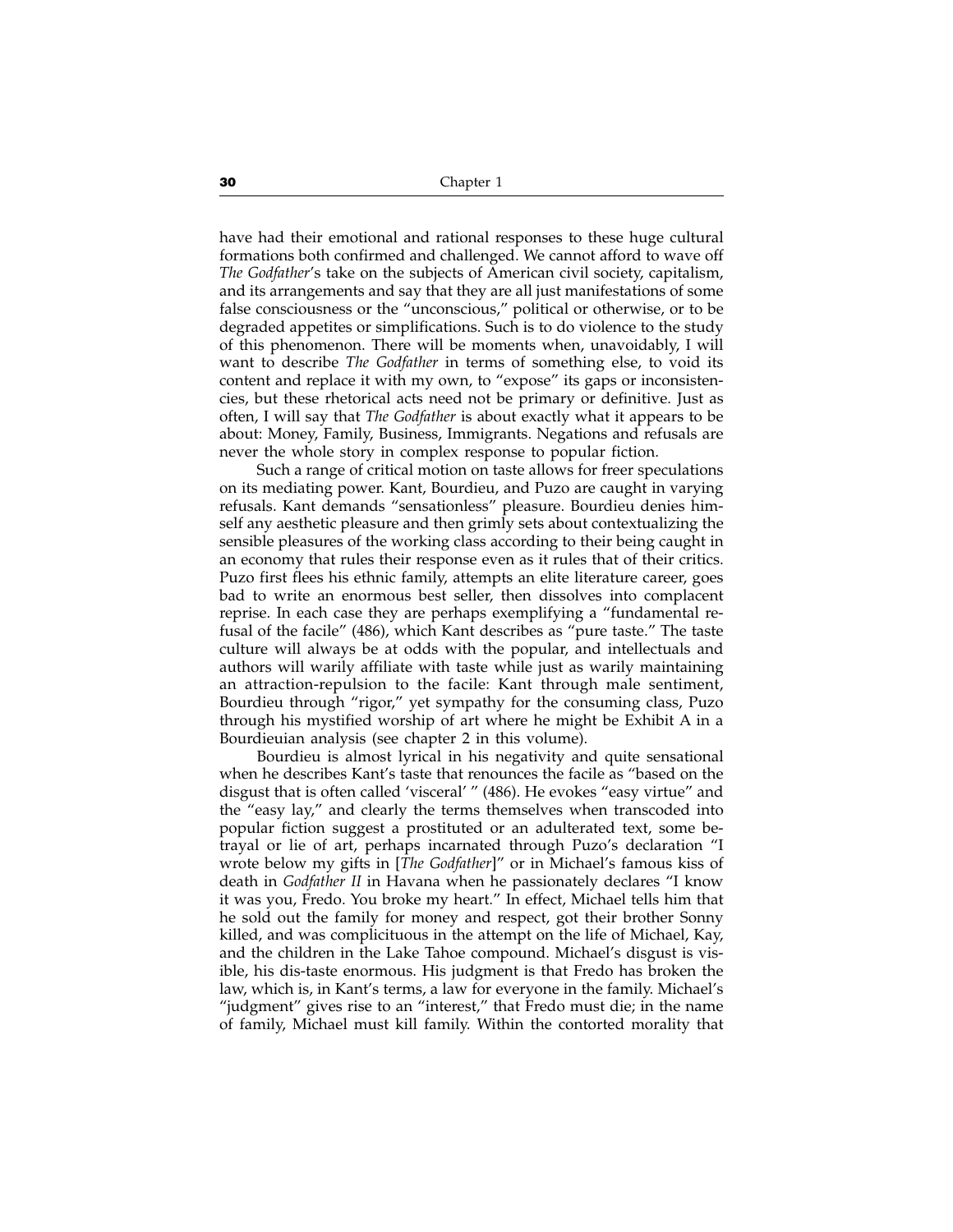*The Godfather* posits, this is a moral choice, but one made out of disgust, passion, and the power of judgment.

Bourdieu leaves behind his "dearest aesthetic impressions" to practice sociology. Puzo practices popular literature by "writing below his gifts." Michael Corleone "goes bad" by killing Sollozzo and McCluskey and thereby truly joins the family for the first time. Further ironies crosscut among the critic, the author, and the characters. Don Corleone has "taste," which separates him from his murderous peers. He is strait-laced in matters of sex, and a man of reason, a statesman, full of disgust for the actions of both his supplicants and his headstrong oldest son. To turn the prism, critics know from their earliest training that to paraphrase and transpose Don Corleone, "revenge [interpretation, evaluation] is a dish best served cold." Within the taste culture of aesthetics, even in an era when aesthetics is in relative eclipse, the nominal critical act should not raise one's voice but reason, obfuscate, allude to, reformulate, and eviscerate taste-fully, armed with mighty weapons of philosophy, rhetoric, and language. Who are more mandarin, above the fray, and disinterested than Vito Corleone and his son, Michael? It's Michael who is the family inheritor, not Sonny, the violent, sexually potent son who brawls his way through sensational scenes, a Corleone seemingly on loan from 1930s Warner Brothers brash and visceral gangster epics. He is discredited through dis-taste, as is the Cold War weapons system brute known as Luca Brasi and the child seducer and horse lover Jack Woltz. *The Godfather* pronounces its own distasteful judgment on these figures.

There's no denying the fact that the critic would like to keep his distance from the Corleone empire and its workings analogous to the manner in which Don Corleone "launders" both his orders to kill and the money he amasses. American fiction criticism in general wants to stay away from the physical and material facts of murder and money. These hard facts are resistant to a sustained formalist or ideological criticism through any of the literary-critical tools in vogue at any time. The refusal of criticism to confront a moral and violent muddle has its fictional analogue in Michael Corleone's initial refusal, almost disgust, with his own family. Michael has to wean himself away from Dartmouth, his World War II heroism, and his romance with Kay Adams to get back to the family, where he becomes a success. There's a parable in Michael's trajectory and justifications in what might be called the "Popular Subversive." Kant's "Negative Magnitudes" in *Critique of Judgment* measure pure taste by the intensity of denied impulse, by the highest degree of tension (Bourdieu 490), and here we find something close to a principle of higher prurience, the abstraction of the sensible and the coarse into a more intellectual form. Such a ratcheting up of the emotional denial within the very figure of the example defines quite well the symbolic American Romance Paradigm, the inaugurating critical trope to canonize a run of writers and tropes in the American 1850s (Poe, Melville, Hawthorne,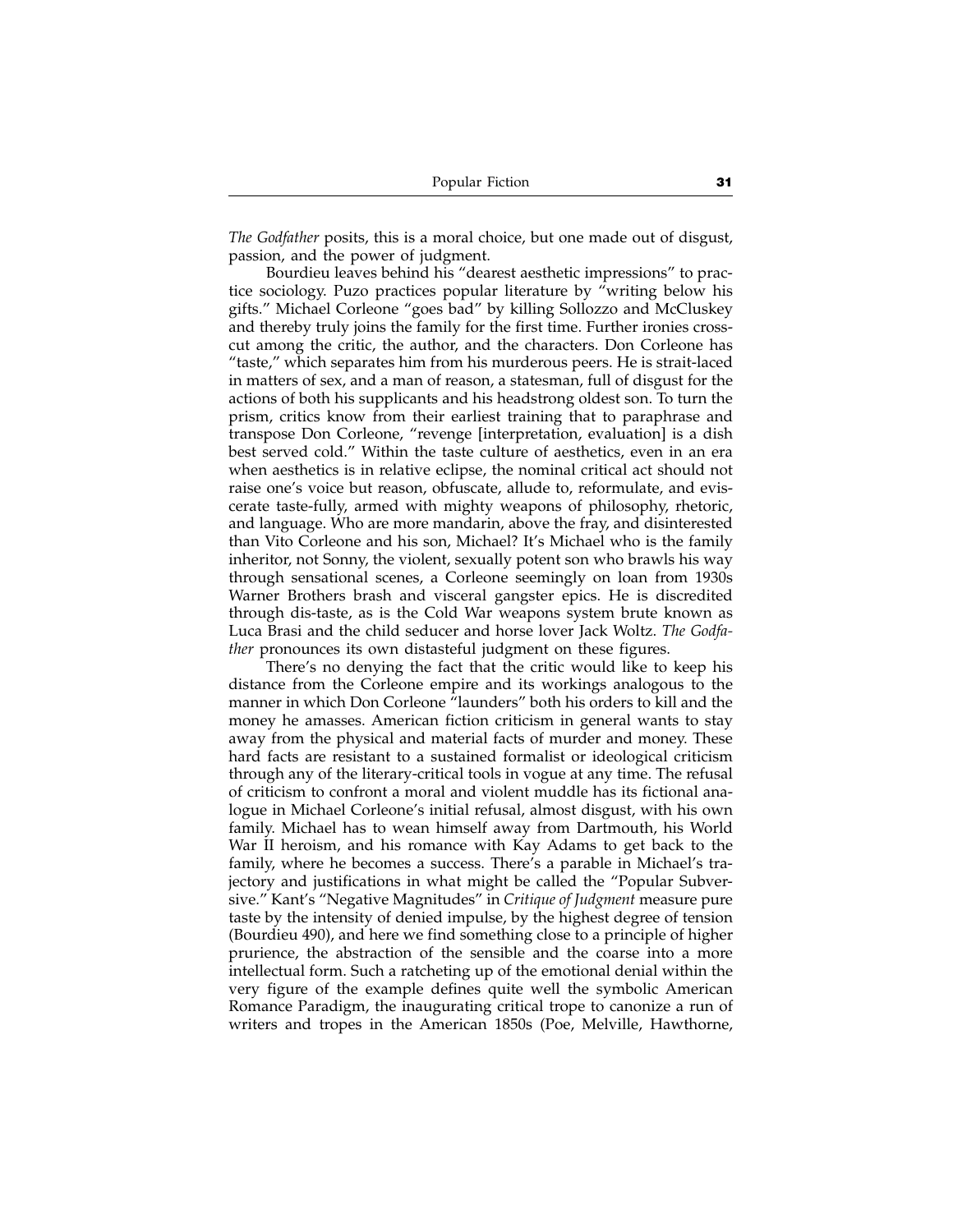blackness, whiteness, redness, but no slaves, masters, or Indians) by a criticism taking dominion in the American 1950s. The genius of this intensity centers on the hidden meaning, the symbolic complexity, the ironic layering, the deflections from historical bodies onto "colors"—the move, in short, to taste. Bourdieu quotes Derrida on the "arid pleasure" of Kant's critique (494, 600), and such a pleasure becomes a cornerstone of the first generation of American Literature study in the academy after World War II. Tellingly, such aridity within a coldly chosen symbolic "pleasure" would make Michael Corleone the popular avatar of an abstract refusal to traffic in the sentimental but to become a mandarin "power of blackness" on his own, to abscond to a tower of his own creation, to deny a common humanity within the murderous family. Such would be an elite critical reading of Michael's passage with the potential result of making him a metacritical brooder over his inhabited mob narrative. However, Puzo gives scant evidence that such was his intention at all, and such a critical stance would tell us very little about the narrative's hold on its audience in American culture.

A more useful critical approach would be to attempt a full-field description of the various acts of Puzo and his Corleone family coordinated with readerly and critical acts. What might be the congress among these subjects? Everything about the family is concealed on the surface from America, yet nothing is concealed in Puzo's writing. The writing holds no secrets, yet the family business is an invisible empire. Within the "Popular Subversive" then would be a series of guilty pleasures that take dead aim at the taste culture and the hegemony of aesthetics, each transgression predicated on the necessity of an action that could be described as "going bad," which would include:

- Vito and Michael Corleone becoming murderers (Going Bad= Becoming the Godfather)
- Mario Puzo writing the novel (Going Bad=Writing *The Godfather*)
- Readership (Going Bad=Reading and Liking *The Godfather*)
- Critical Act (Going Bad=Writing on *The Godfather*).

In each case, "disinterest" and the "beautiful" are canceled. In the society in which he finds himself in New York around 1920, Vito Corleone cannot see a way to rise in the world. His first obstacle to autonomy and security is the "Black Hand" extortionist, Don Fanucci. Vito Corleone would establish himself as a "made man," something created or produced beyond natural law, a killer to be feared when he comes speaking reason in a soft voice. It will be in your best *interest* to hear his practical maxims and, upon reflection, to do his bidding. Puzo tries to "escape" his ethnicity in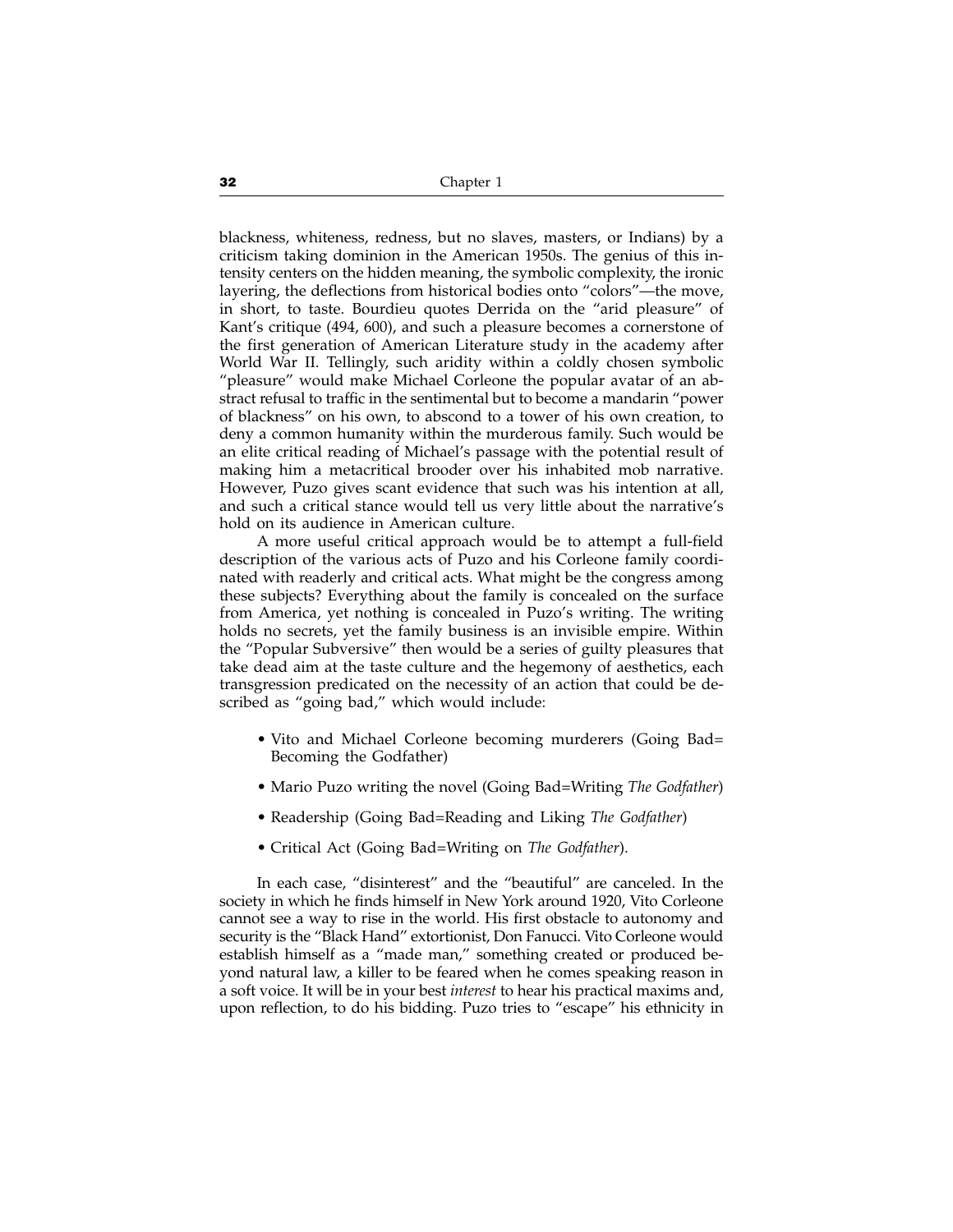World War II and during the first years of his writing career. When he writes *The Fortunate Pilgrim* to critical acclaim but little popular success, he says he feels betrayed and thus knows what he must do: "write below his gifts" in the next novel, which, in chronicling the descent into and growth of a great crime empire, is paralleled in the writing change from *The Fortunate Pilgrim* to *The Godfather* in characterization, tone, and complexity. Going bad is going away from the moral norms, the taste culture, ethnic realism, and the standards of critical judgment.

*The Godfather* counters all the authorities that function like the invisible government of literary culture to keep Puzo from validating his "belief in art" as a talisman to ward off any life-world interference. Puzo goes outside the debate to find his godfather. The Corleone historical situation is such that the "Family" replaces "Art" as the first principle, even as *The Godfather* replaces Puzo's earlier fiction. Puzo believes in Don Corleone as he had in art; he finds in *him* the protection that he could "find in no other place" (*The Godfather Papers* 34). *The Godfather* is Puzo's revision of the power of art to the popular realm where he as author cannot be touched by criticism and because of success.

The innocent or naive transgression in this Popular Subversive series would be that of the popular reader who is consuming the product according to the dictates of the author and can't put the book down or goes to see the films repeatedly. For that audience, "liking" *The Godfather* would include approving of the actions that the Corleones must take outside the law on behalf of the sanctioned family and its survival or simply not taking heed of the issues at all. For the critic going bad, the analysis of a popular work involves many issues that make *The Godfather* compelling. They include the critical positing of a metaphoricalhypothetical relation of author to work, author to character, and author to vocation that must be mediated not only by aesthetics (ironically conceived as the refuge from which Puzo decamps) but also by issues of the critic's choice of subject to study (popular fiction), author (a best-selling author), issues (morality of the text, ethical norms, taking form "seriously" in Puzo's text, history, elite and popular literary relations). Each of these choices, too, suggests a crisis of "belief" on the part of the critic, allowing that it might be outside traditional literary study that he might find the most interesting issues of fiction's rationale and praxis. To analyze *The Godfather* is to become something of a metaphorical Corleone family member, seeing from *cosa nostra* (reconfigured as popular fiction) just what that outside world of elite fiction and criticism looks like from different discriminations and considerations within popular fiction.3Once uneasily situated, the popular fiction critic is constantly adjusting what Smith in *Contingencies of Value* calls "prejudices" in the best sense ("assumptions, expectations, capacities") that determine critical "identity" during an informed reading (10). And then, having been sucked back in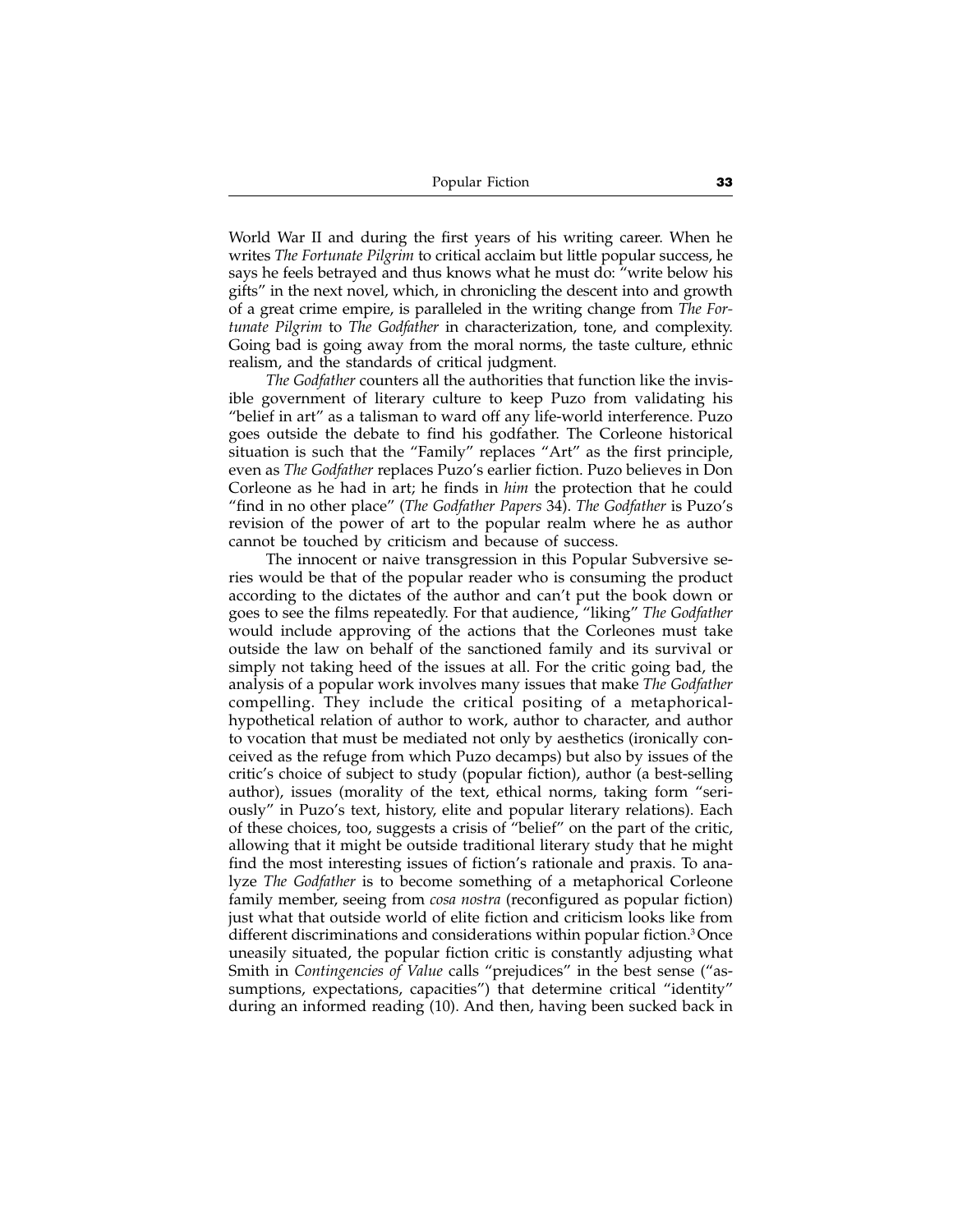(to reverse Michael's intimation in *Godfather III*), how do I find my way back *out,* and why would I wish to do so? Within the Popular Subversive, every player becomes something of an outlaw, fostering a new identity.

## **Reading The Godfather : Liberal Pluralist Training and Praxis in the Bourgeois Sphere**

Working against the traditional anathematization of the popular, the critic who wishes to confront it faces a complicated task. The two most prominent Anglo-American contemporary schools of criticism of the popular can generally be placed under the headings of the American popular culture movement and the British cultural studies group. These movements have been poles apart in genesis and influences. The American popular culture movement dates from the early 1970s and is an outgrowth of both the American studies content and artifact-based school of analysis and a more media-wise component comprising the study of, in addition to popular fiction, advertising, television, music, and video. The American study has been egalitarian and generally not theoretically based and has shown itself to be descriptive rather than analytical with an antipathy toward evaluation and moral judgment. The British Cultural Studies movement is largely rooted in a Marxist theoretical base that studies all aspects of media culture as revealing multiple false consciousnesses in a variety of rhetorics. The British critics tend to void or replace the content of the popular texts with their suggestive absences, to read affirmative narratives as documents of a hegemonic culture that practices its obfuscations and dominations through the culture industry. The godfathers of such a critical program would undoubtedly include Antonio Gramsci, Louis Althusser, and Raymond Williams, along with the austere works of Max Horkheimer and Theodor Adorno. The Cultural Studies movement's critical rhetoric routinely contains implicit moral criticism of the contemporary culture that spawns the popular works.

Along with these critical movements in popular culture study, the criticism of popular fiction has been enhanced by the major speculations on reader response across a range of imaginings from class-based readers to psychoanalytic studies of how we read and for what formations and to gender and race-based reading in the "multiples" that comprise the makeup of the contemporary reading audience. Critics from the more tropological Chicago school of the critical formalist tradition, who branch off from New Criticism toward Kenneth Burke but still honor the text for what it can yield to the responding reader, present a hybrid critical approach. One of the most interesting has been Peter Rabinowitz in *Before Reading* (1987). A critic trained by Wayne Booth to read for irony and figural density, Rabinowitz extends that skill into a set of reading precon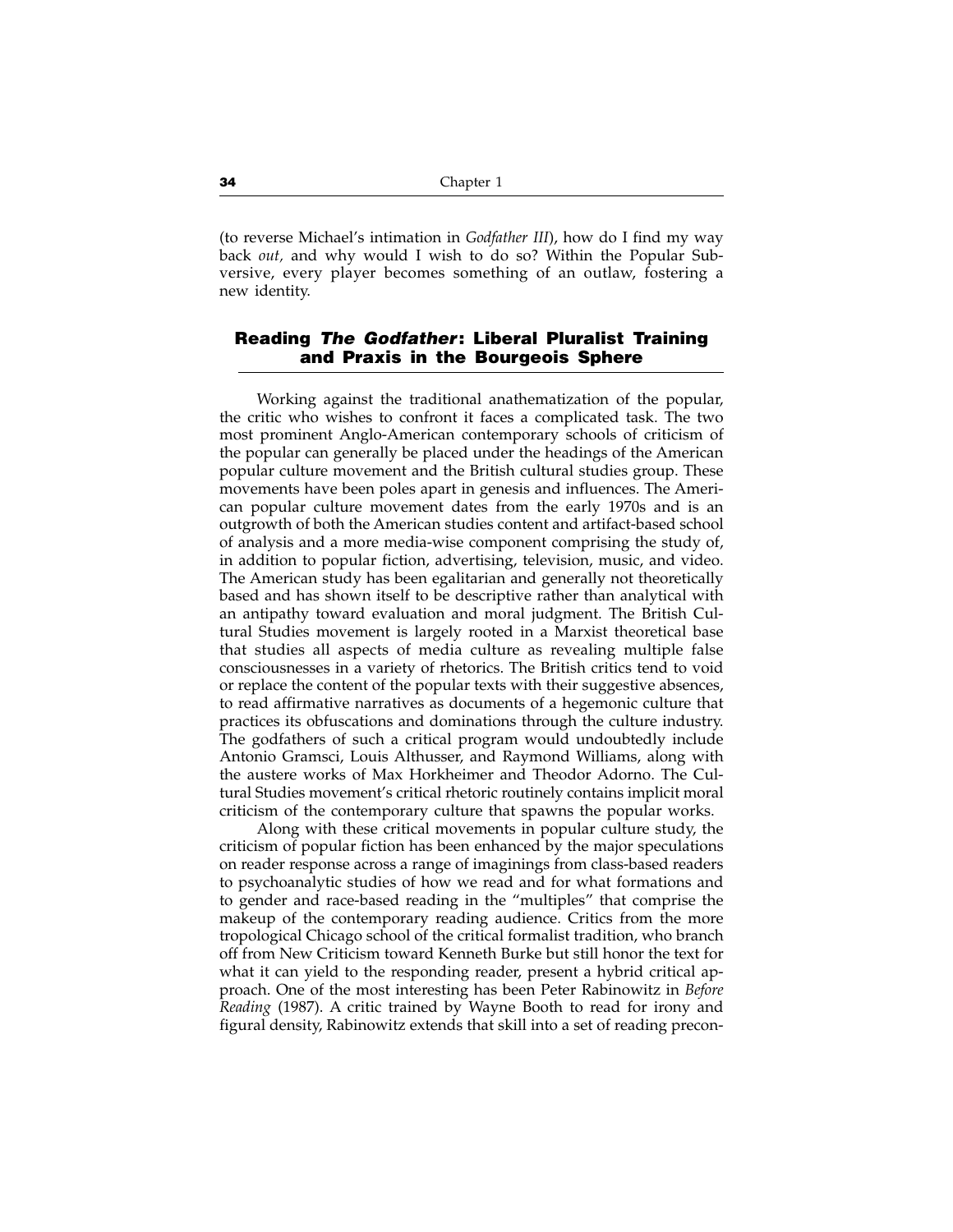ceptions held by readers from varying classes of training and professional interest. Rabinowitz is also influenced by the strong and continuing meditations on interpretive communities by writers such as Stanley Fish and aims to understand, as carefully as possible, the ways in which we model an array of preconceptions about a fictional text prior to the act of assembling our judgments when we read the fiction.

One of Rabinowitz's opening observations is that the academy, site of reader training for the American professionalized middle class, will always value complexity over "more formulaic" literature, and, therefore, critics will only find the "formulaic" amidst the noncanonical texts. To drive critics out to the formulaic without any map back to the main line of elite literary criticism, to segregate elite from popular fiction in all critical discourse is to inherently develop a rigid canonical economy, one that in the past few decades has been greatly challenged and one for which conservative critics mourn as they conceive of the decline in "reading standards" and choice of texts during the culture wars. Rabinowitz's good sense yields a maxim that I fully endorse in this book: "It is impossible to examine the mechanism of literary evaluation itself without studying both texts that are highly regarded by our literary judges *and* texts that are generally deemed inferior" (11). If *The Godfather* is to have the range of reference that I hope it to have, I must demonstrate its relevance on a number of fronts, to establish and sustain a dialogue with other popular texts as well as with elite fiction, with other historical periods in American fiction, with major formations in our history such as immigration and the constructed "melting pot" in their relation to the strong American figures of family and business. I want to establish that *The Godfather*'s nightmares belong to a national psyche consistently captured by popular fiction but not often touched deeply by literary-critical debates over canonicity and one that rumbles on beneath the critical and academic wars fought about interpretation. Thus I want to historicize Rabinowitz's formalist rules for reading in order to drive down deeper into America's story in mythic and historical imagining.

In his section on "Popular Fiction as a Genre," Rabinowitz examines at some length the problems and contradictions of an ironic mode of interpretation. He knows that when, for example, we find inconsistencies in elite texts, we read them as intentionally crafted or at least coherent in their complexity, but when we find inconsistencies in popular texts, we ignore them or read them as flaws (188). Certainly the popular readership reads for the plot, according to the writer's intent to fill the signifier. The trained critic will indeed arrest the text at any point he chooses to intervene in the author's sequence with a reified excerpt that takes on a life of its own as the critic's purloined text, which he then covers with a meaning. Rabinowitz contends that a "basic rule of coherence" in popular literature is that the "ironic reading . . . whatever its textual grounding, would be wrong as an interpretation of the author's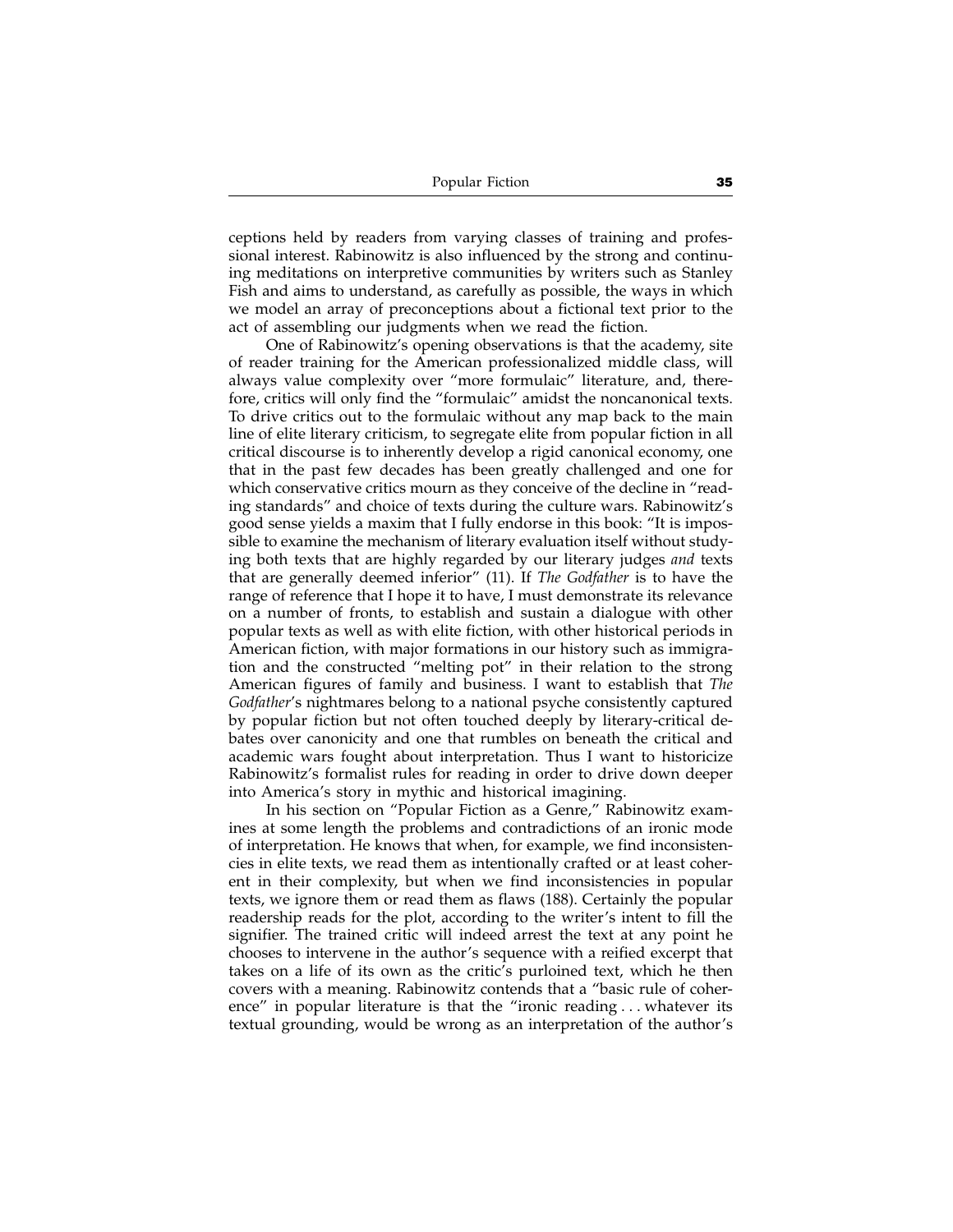intentions" (190), adding that it's conceivable that popular and elite reading strategies are "not mutually exclusive," although he suspects "only academics would actually read" a novel in this fashion. Yet it's clear that when an "academic" reads *The Godfather,* he does so with many of the same conflicts and social conditioning as that of a so-called popular reader. He's subject to the same field imaginary of American values and notions of "family" and "business." The academic reader is different in kind rather than degree, as Bourdieu would tell us.

Rabinowitz is most concerned with the ultimate goal of achieving the right or best reading and one that is a single critical act by a trained professional. With a novel of such wide cultural dissemination as *The Godfather,* into so many different areas of national life, it's difficult to know what a "right" reading of it might be. If I acknowledge the fact that I know the rules of the elite critical game, I believe I can and should read against what I deem to be authorial intent for a number of reasons. Rabinowitz suggests that this wouldn't be playing fair, a lingering bias that comes closer to that of Booth and perhaps E. D. Hirsch. I freely admit *The Godfather* fractures my reading responses into conflicting feelings and several judgments, which I continually want to place in an "interested" rather than "disinterested" posture. I read the novel as an American male academic of a certain age and training who believes the comprehension of *The Godfather* is a very complex matter, which reaches deep into the history of American fiction and American configuration of the national errand and family. Although Rabinowitz states that "for any actual act of reading, we must choose one genre or the other" (193), the "actual act" must be qualified in criticism, often line-by-line and chapterby-chapter as texts and characters contradict themselves.

Such contradictions are apparent all through *The Godfather* and never more prominent than in the Corleones' violent acts in the name of reason and family. Surely a character such as Michael Corleone, his face fractured by Captain McCluskey's blow outside the hospital, his life similarly fractured among Sicilian/American, war hero, Ivy League college boy and family avenger lives overtly under the sign of physical doubleness for much of the novel. The reader lives with Michael's hybridity all the time; he's the ultimate outsider (brooding, isolated, half-assimilated) who also becomes the ultimate insider, the son, the heir from whom all power will flow. We may not always be comfortable when Puzo invokes "Michael the killer" over "Michael the good son" or feel Puzo has artfully and meaningfully transitioned between them, but all readers, not just critical academic ones, are capable of grasping the contradictions of *The Godfather*'s discourse. We are asked to accept non-assimilation over the putative melting pot story, where our strong feelings are enlisted on the side of the "good" murderers as they battle the "bad" murderers. Such reading agility is not simply a critic's construct; it's required of all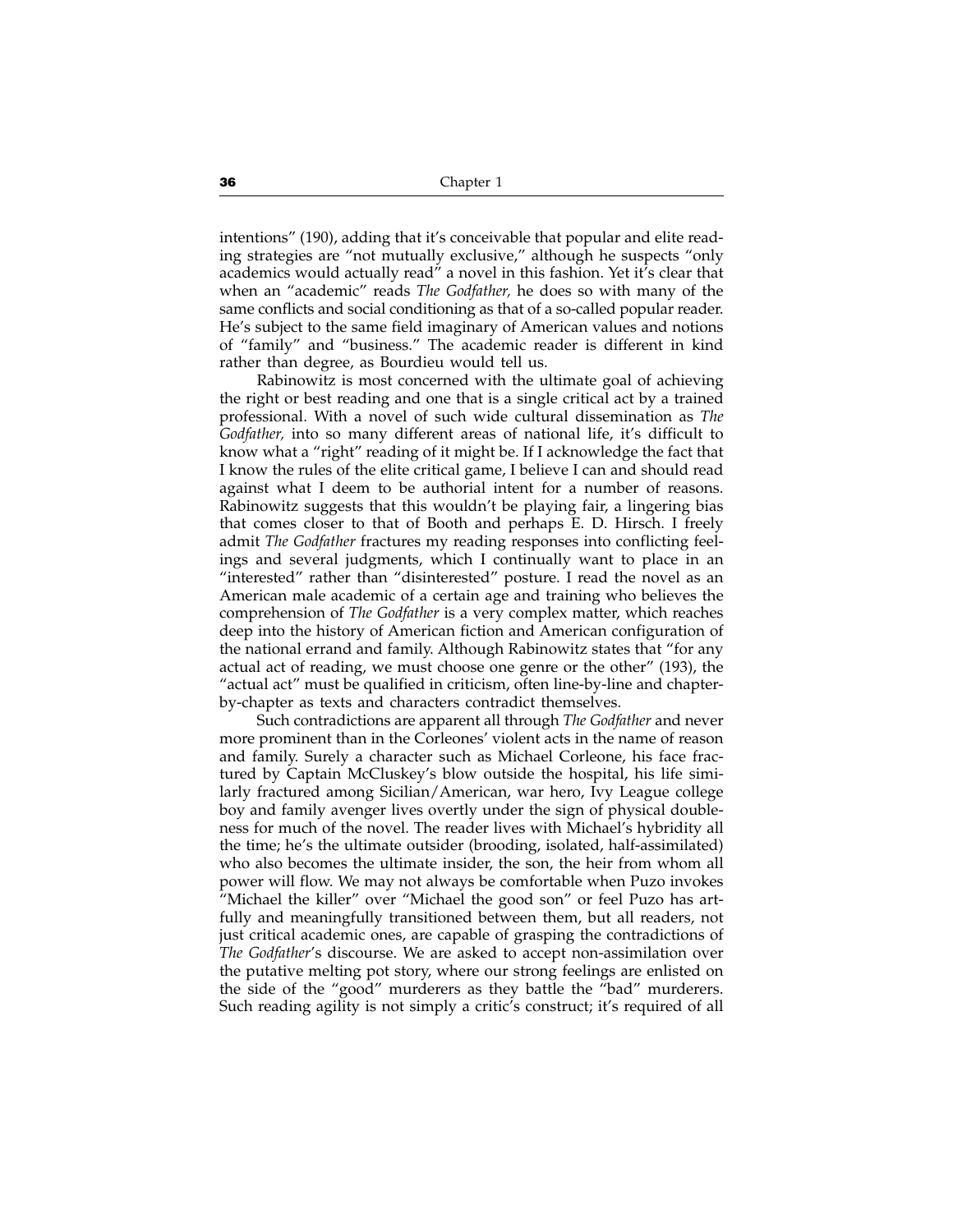*Godfather* readers to suppress parts of a reading self at the expense of others, to lose, for a while, a liberal pluralist view or a First World nonethnic view, to submit to the novel's way with us. I no longer know how to get to the point of a "right" reading without severe commentary on the intent of such a reading. I'm often constructing "a" reading to show a specific facet of *The Godfather*'s range or authority within a *critical ensemble*, which might be defined as multiculturalism at its most inclusive at the critical level, not quite a melting pot but capable of a real suppleness. The Aristotelian urge to find *The Godfather*'s proper cubbyhole and file it is what I want to resist in order to demonstrate that a novel of wide cultural acceptance as an instinctive "read" can be as interesting to write about as a novel of intellectual depth. To learn how to write on this phenomeon is to write a book on Puzo and *The Godfather*.

Part of that learning involves a nontheoretical attempt to face squarely my own reading temperament, insofar as I can, to know the fundamental predispositions and academic credentials that shape me as a liberal, pluralist, secular reader. My deep background through all pluralistic misgivings about *The Godfather*'s hermeticism and conservative family isolation most likely springs from the ideals of the Enlightenment as articulated through a massive descriptive program of Western culture. The pluralist themes of what Richard Bernstein calls an "engaged fallible liberalism" include antifoundationalism, fallibilism, the social character of the self, contingency, and the regulative idea of a critical community (387–88). In their fierce identity, the Corleones believe themselves to be *the* foundation of any order. They are infallible and antisocial; they refuse to recognize that any outside community regulates their conduct or lives; and they guard against contingency, feeling it an insult to their control. It's clear from reading *The Godfather* and other documents that the Enlightenment appears to have missed Sicily.

Jurgen Habermas in the past several decades has defined the "bourgeois public sphere," a culture's common life that is defined and debated through a broadly conceived dialogue that buttresses and modulates legal, political, and economic institutions and their policies. A Corleone or Soprano will always disparage such a culture that they reduce to the "big shots" or the "Carnegies and Rockefellers" as Tony Soprano says, or the *pezzonovantis* and .90 calibers of *The Godfather*, while Michael abstracts the society he might someday join as "some country club crowd, the good simple life of well-to-do Americans" (363). Liberal theorists believe they move in a sphere elevated beyond such suspicion and cliché voiced by the ethnic outsiders. Theories of civil society value a shared code of human conduct and transaction beyond the family or clan and refer back to founding documents that authorize the American and French revolutions of the common man as well, such as Rousseau's "Social Contract" (1762), in which he wrote, "Each of us puts his person and all his power